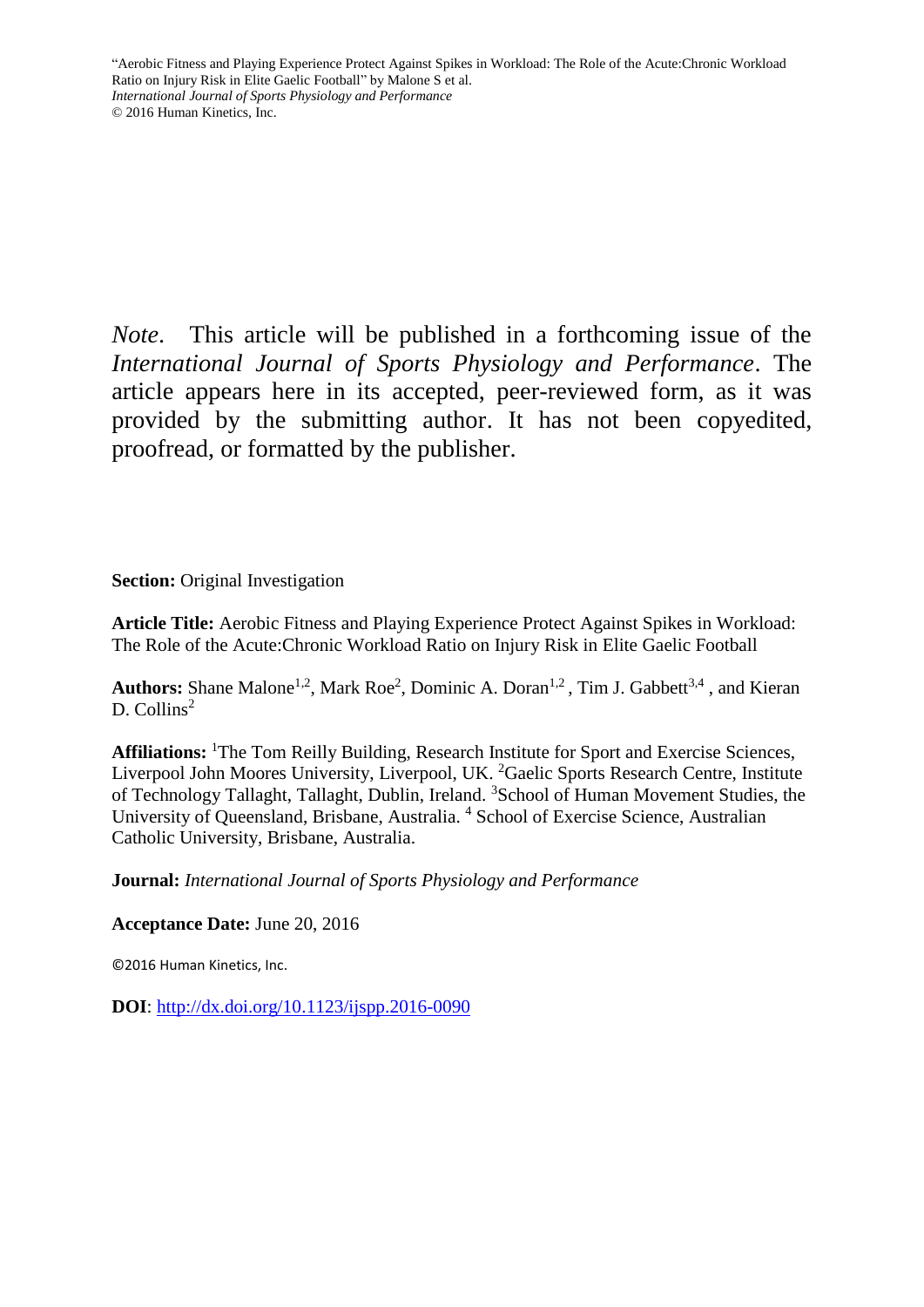**Title:** Aerobic fitness and playing experience protect against spikes in workload: The role of the acute:chronic workload ratio on injury risk in elite Gaelic football

## **Submission Type: Original Investigation**

Authors: Shane Malone<sup>1,2</sup>, Mark Roe<sup>2</sup>, Dominic A. Doran<sup>1,2</sup>, Tim J. Gabbett<sup>3,4</sup>, & Kieran D. Collins<sup>2</sup>

Affiliations: <sup>1</sup>The Tom Reilly Building, Research Institute for Sport and Exercise Sciences, Liverpool John Moores University, Liverpool, UK. <sup>2</sup>Gaelic Sports Research Centre, Institute of Technology Tallaght, Tallaght, Dublin, Ireland. <sup>3</sup>School of Human Movement Studies, the University of Queensland, Brisbane, Australia. <sup>4</sup> School of Exercise Science, Australian Catholic University, Brisbane, Australia .

# **Corresponding author**

Mr Shane Malone The Tom Reilly Building, Research Institute for Sport and Exercise Sciences, Liverpool John Moores University, Henry Cotton Campus, 1 5–21 Webster Street, Liverpool, L3 2ER E: [shane.malone@mymail.ittdublin.ie](mailto:shane.malone@mymail.ittdublin.ie)

**Preferred Running Head:** Load and injury in Gaelic football.

**Abstract Word Count:** 250

**Text-Only Word count:** 3000

**Number of Tables:** 6

**Number of Figures:** 0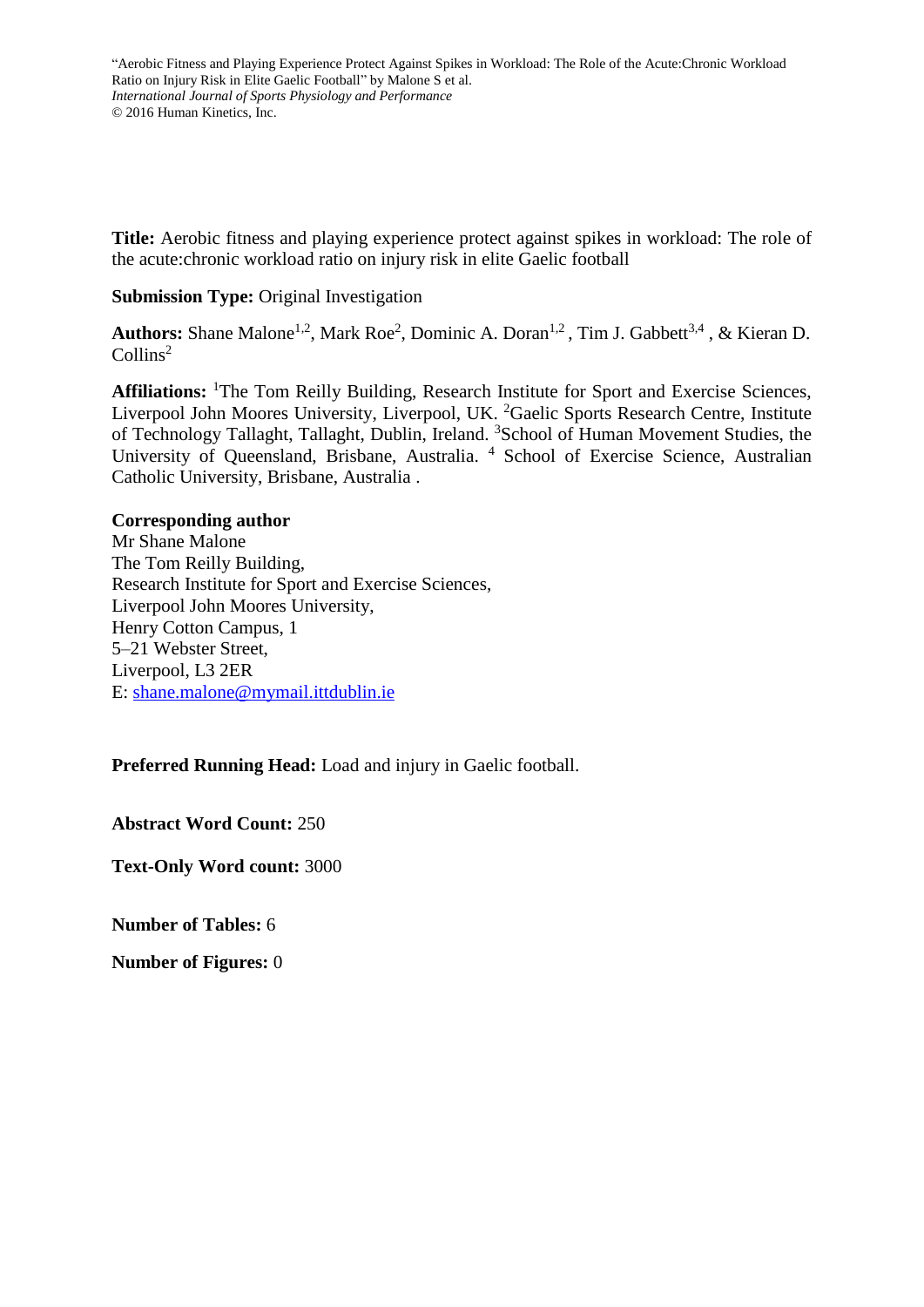### **ABSTRACT**

**Purpose:** To examine the association between combined session-RPE workload measures and injury risk in elite Gaelic footballers. **Methods:** Thirty-seven elite Gaelic footballers (mean  $\pm$  SD age of 24.2  $\pm$  2.9 yr) from one elite squad were involved in a single season study. Weekly workload (session-RPE multiplied by duration) and all time-loss injuries (including subsequent week injuries) were recorded during the period. Rolling weekly sums and weekto-week changes in workload were measured, allowing for the calculation of the 'acute:chronic workload ratio' that was calculated by dividing acute workload (i.e. 1-week workload) by chronic workload (i.e. rolling average 4-weekly workload). Workload measures were then modelled against all injury data sustained using a logistic regression model. Odds ratios (OR) were reported against a reference group. **Results:** High 1-weekly workloads  $(>=2770$  AU, OR = 1.63 – 6.75) were associated with significantly higher risk of injury compared to a low training load reference group (<1250 AU). When exposed to spikes in workload (acute:chronic workload ratio >1.5), players with 1 year experience had a higher risk of injury (OR = 2.22) and players with 2-3 (OR = 0.20) and 4-6 years (OR = 0.24) of experience had a lower risk of injury. Players with poorer aerobic fitness (estimated from a 1 km time trial) had a higher injury risk compared to players with higher aerobic fitness ( $OR =$ 1.50-2.50). An acute:chronic workload ratio of  $(\geq 2.0)$  demonstrated the greatest risk of injury. **Conclusions:** These findings highlight an increased risk of injury for elite Gaelic football players with high (>2.0) acute:chronic workload ratios and high weekly workloads. A high aerobic capacity and playing experience appears to offer injury protection against rapid changes in workload and high acute:chronic workload ratios. Moderate workloads, coupled with moderate-high changes in the acute:chronic workload ratio appear to be protective for Gaelic football players.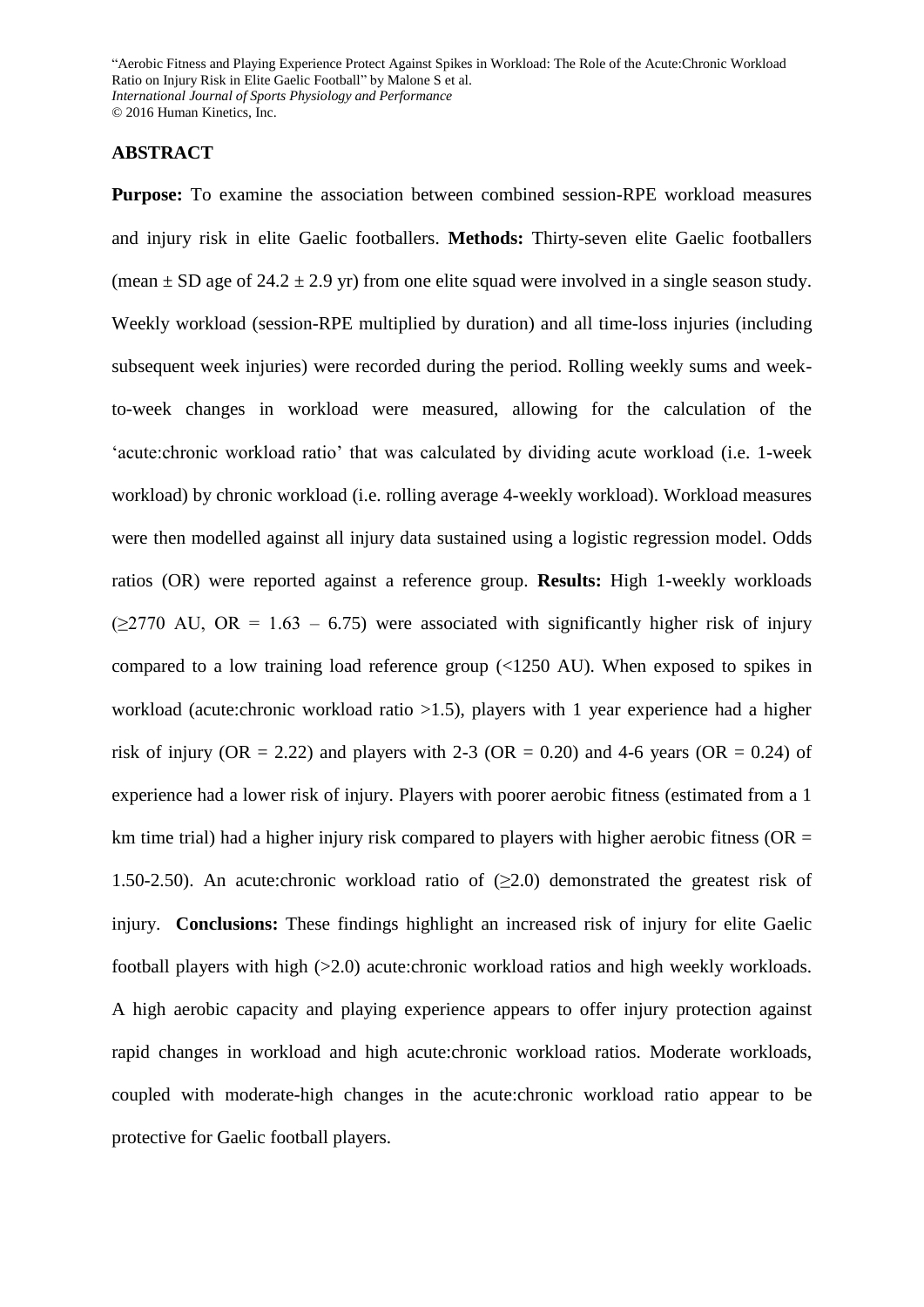### **INTRODUCTION**

Gaelic Football is a field sport with a similar structure to Australian football. Best described as a team based running game, it requires a combination of athleticism with skilful hand and foot passing [1, 2]. Gaelic Footballers are amateur athletes who train up to five times per week across strength, conditioning and technical pitch based sessions [2]. However the process of applying appropriate workloads in a constantly evolving environment is difficult for coaches [3]. Adequate workloads are required to improve athletic performance; however there is also a relationship between workloads, player fatigue and injury risk [4]. Injury events impact individual and team performance [5, 6]. Given this impact, the prescription of appropriate training loads requires careful consideration in order to maximise the positive and minimise negative effects of training. [6]

Gabbett and Domrow [7] analysed training loads and injury risk through regression analysis within 183 sub-elite Rugby League players, finding increased risk of injury in the pre-season (OR = 2.12), early in-season (OR = 2.85) and late in-season (OR = 1.50) phases for each arbitrary unit increase in training load. Within Australian Football, Rogalski et al. [8] reported that larger 1-weekly  $(>1750$  arbitrary units, OR= 2.44–3.38), 2-weekly  $(>4000$ arbitrary units, OR= 4.74) were associated with increased injury risk. Furthermore, previous to current week changes in load of  $75\%$  ( $>1250$  arbitrary units, OR = 2.58) were also significantly related to greater injury risk throughout the in-season phase when compared to the reference group of 15% (250 arbitrary units). Additionally, when the previous to current week change in load was more than 1000 arbitrary units, players with less experience had a significantly lower injury risk than players with more experience  $(OR = 0.22{\text -}0.28)$ . More recently, the association between in-season training load and risk of lower limb injury has been analysed in Rugby Union players [9]; injury risk increased linearly with one week loads and week-to-week changes in loads. In addition, a "U" shaped curve was found for Rugby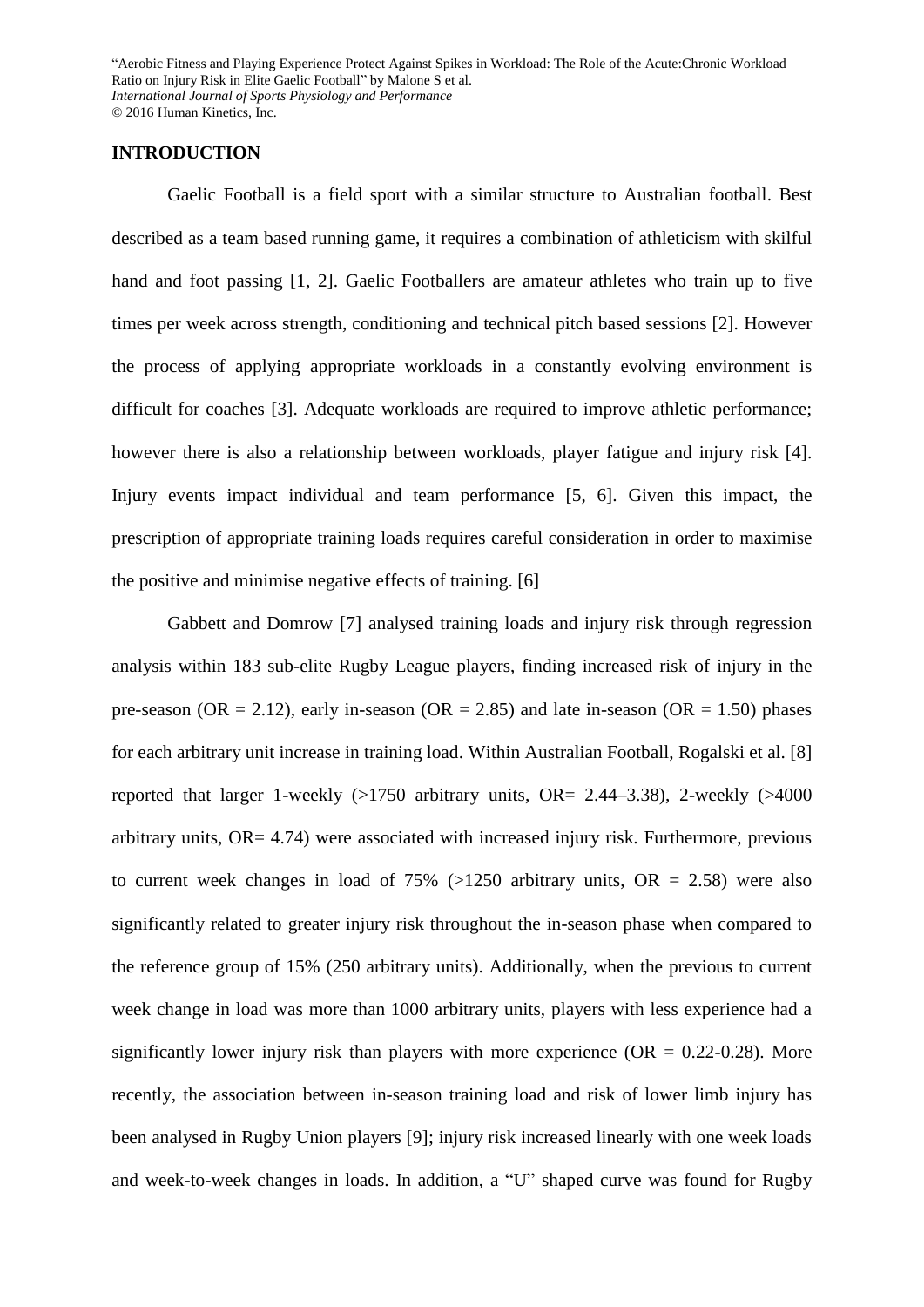Union players; there was a likely beneficial reduction in injury risk associated with intermediate loads, and a likely harmful effect evident for lower and higher loads.

Recently, workload-performance investigations have examined absolute workload performed in 1-week (referred to as acute workload) relative to 4-week chronic workload (i.e., 4-week average acute workload) [10]. A four week chronic workload period is suited to Gaelic football given that most training programs are designed by coaches around 4 week cycles during the season. Ultimately the logic behind this workload ratio is to allow for a comparison of the acute (i.e. "fatigue) and chronic (i.e. fitness) phases of training. A comparison of the acute load to the chronic load as a ratio is therefore a dynamic representation of a player's preparedness. The ratio ultimately considers the training load the athlete has performed relative to the training load the athlete has been prepared for [11]. Using the acute:chronic workload ratio, it has been demonstrated that higher chronic workloads protected against injury in cricket [12]. Within Rugby League cohorts, higher workloads have been reported to have either positive or negative influences on injury risk. Specifically, compared with players who had a low chronic workload, players with a high chronic workload were more resistant to injury with moderate-low through moderate-high (0.85–1.35) acute:chronic workload ratios and less resistant to injury when subjected to 'spikes' in acute workload [12, 13].

Although associations between workload and injury have been shown in a select number of sports, it is likely that the workload-injury relationship is unique and specific to each individual sport. To date, workload has not been investigated as a modifiable risk factor for injury within Gaelic football. Accordingly, the current study aimed to investigate the relationship between workload measures and injury risk in elite Gaelic football players.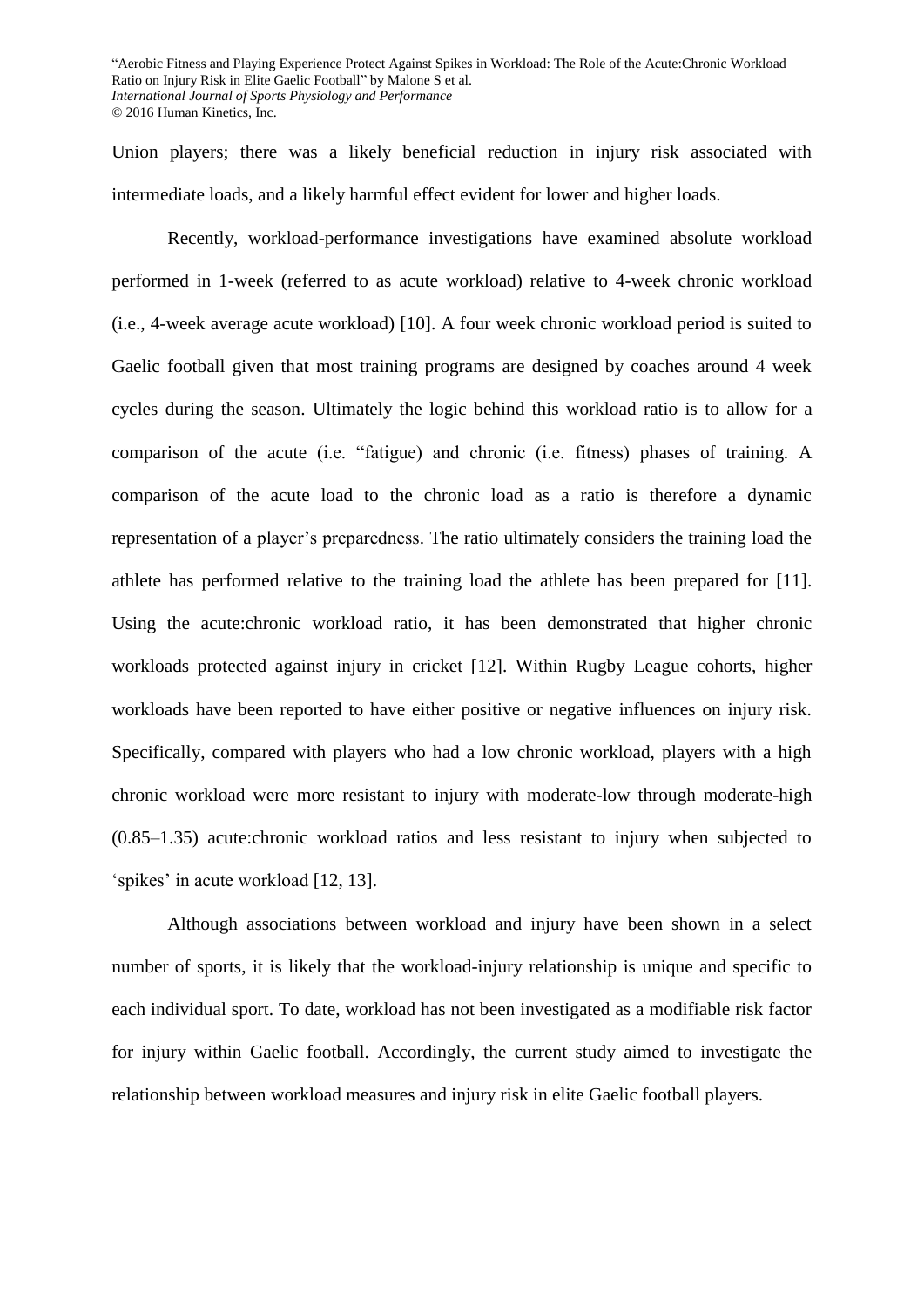#### **METHODS**

#### **Participants**

The current investigation was a prospective cohort study of elite Gaelic football players competing at the highest level of competition in Gaelic football (National League Division 1 and All-Ireland). Data were collected for 37 players (Mean  $\pm SD$ , age: 24  $\pm 6$ years; height:  $180 \pm 7$  cm; mass:  $81 \pm 7$  kg) over one season. The senior level playing experience of the current squad was  $8 \pm 4$  years. Playing experience within a Gaelic football context refers to the time a player is registered to the senior elite playing squad. Currently in Gaelic football, players can be released from elite squads to return to sub-elite competition where management see appropriate. The study was approved by the local institute's research ethics committee and written informed consent was obtained from each participant.

### **Procedures**

All time-loss injuries were recorded using a bespoke database for data collection. All injuries that prevented a player from taking full part in all training and match play activities typically planned for that day, and prevented participation for a period greater than 24 h were recorded. The current definition mirrors that employed by Brooks et al. [14] and conforms to the consensus time-loss injury definitions proposed for team sport athletes [15, 16, 17]. All injuries were classified as being low severity (1–3 missed training sessions); moderate severity (player was unavailable for 1–2 weeks); or high severity (player missed 3 or more weeks). Injuries were also categorised for injury type (description), body site (injury location) and mechanism [8].

Data were collected from 161 pitch and gym based training sessions from November through September. Each player participated in 2 to 3 pitch based training sessions depending on the week of the season. During the pre-season and early in-season period training sessions typically had elements of position specific fitness work in addition to technical and tactical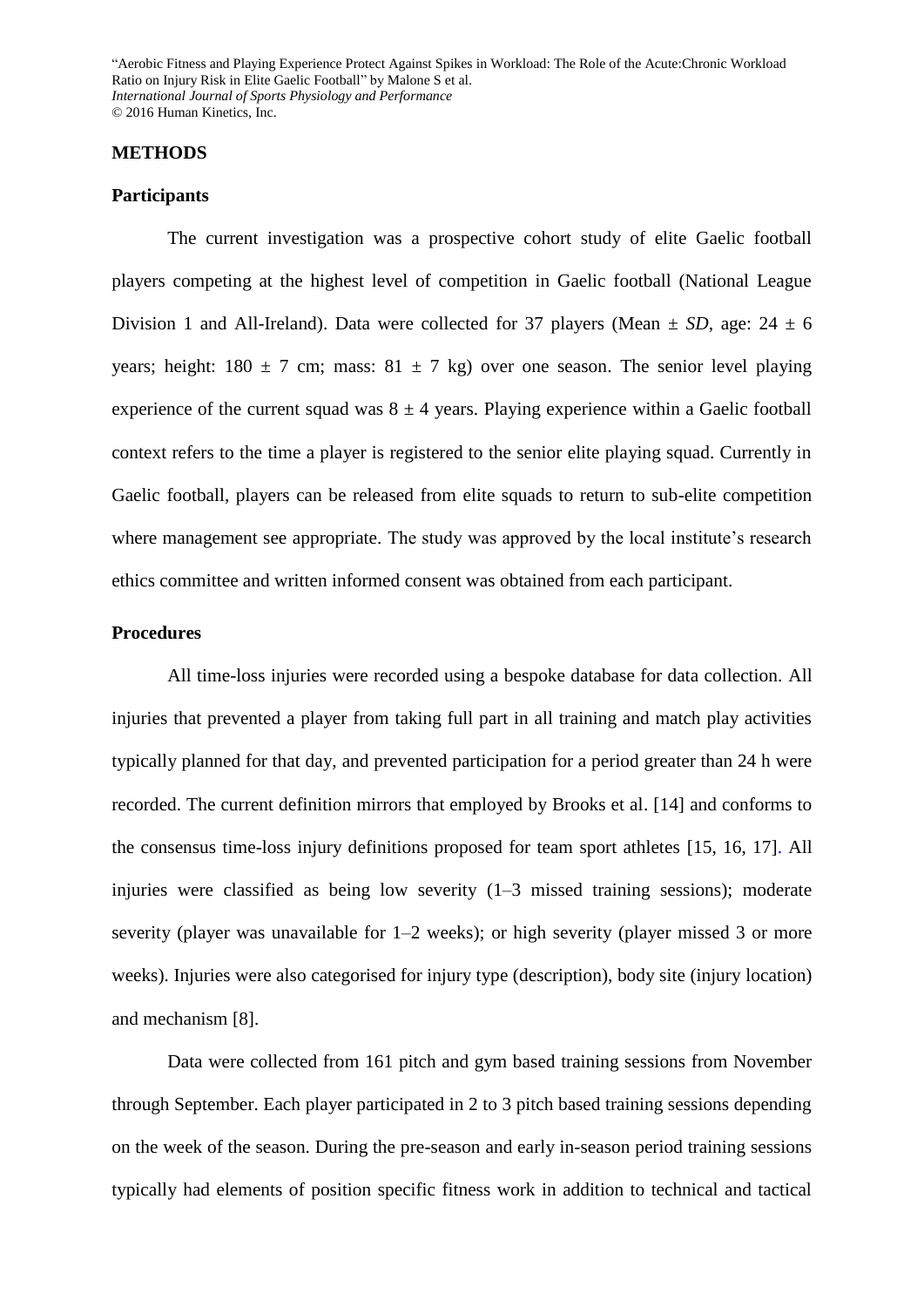elements. As the season progressed there was a focus towards increased technical and tactical work. This resulted in a reduction of fitness specific elements. The pitch based training sessions were supplemented by 2 gym based, strength training sessions per week. The duration of the pitch based training sessions was typically between 60 and 130 minutes depending on session goals. The typical gym based session of 60-70 minutes with both upper and lower body exercises within the program for players.

The intensity of all training sessions (including rehabilitation sessions) and match play were estimated using the modified Borg CR-10 rate of perceived exertion (RPE) scale, with ratings obtained from each individual player within 30 minutes of completing each training session [18]. Each player had the scale explained to them before the start of the season and players were asked to report their RPE for each session confidentially without knowledge of other players' ratings. Session-RPE in arbitrary units (AU) for each player was then derived by multiplying RPE and session duration (min). Session-RPE has previously been shown to be a valid method for estimating exercise intensity [19, 20]. The aerobic fitness of players was assessed by conditioning staff during each phase of the season. Players completed a time trial (TT) over a set distance of 1 km, which is similar in nature to previously reported continuous running field tests [21, 22, 23], with players' final time used for the analysis of aerobic fitness.

The competitive season was divided into three distinct phases for descriptive purposes: 'pre-season' (between November and January) the 'early in-season' (February to June), and the 'late in-season' (July to September). In addition to weekly training load, a number of other training load measures were derived based on previous studies: (1) cumulative two, three and four weekly loads (2) the absolute change in load from the previous week (3) the acute:chronic workload ratio [11, 12, 13] (4) weekly training monotony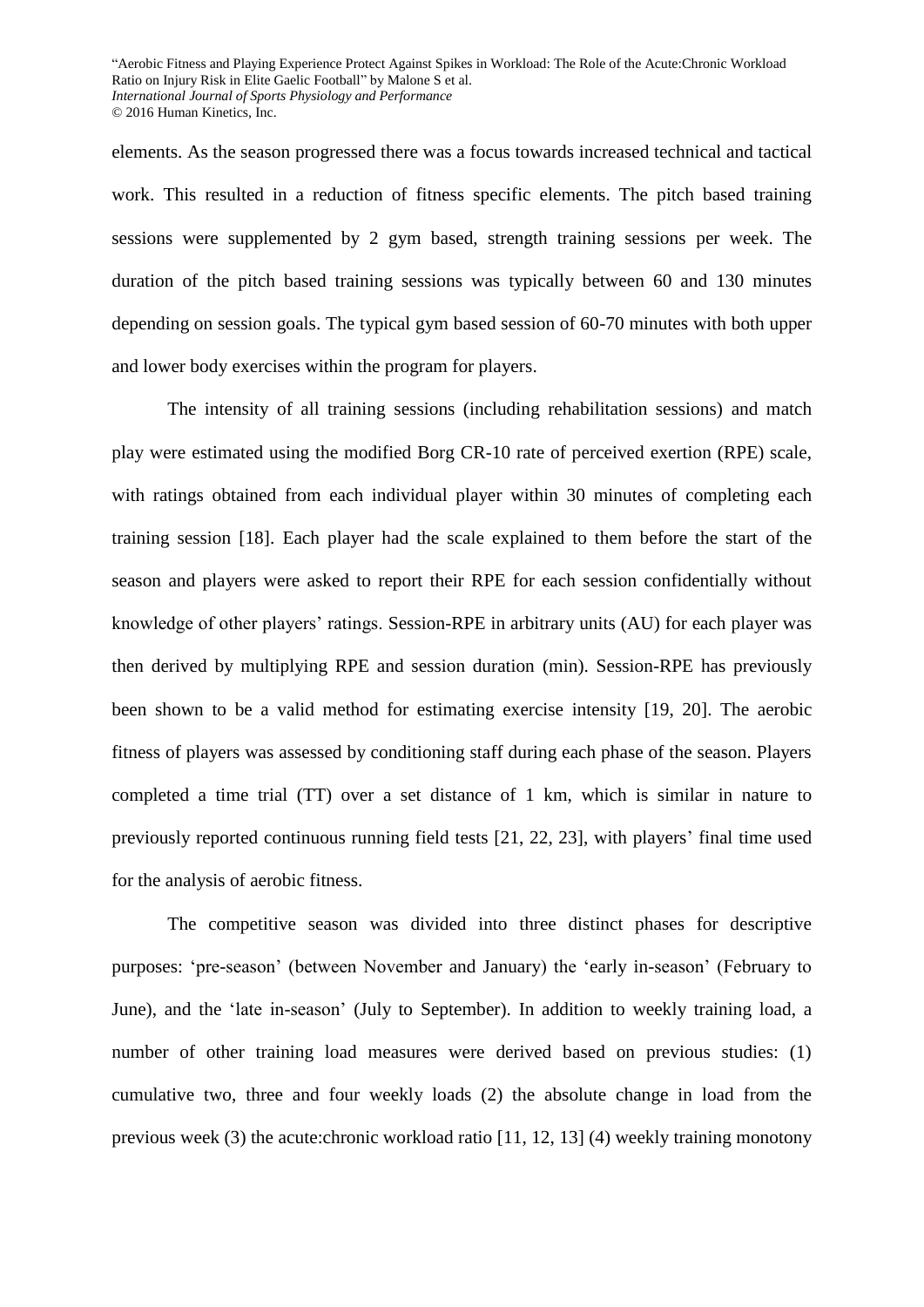(weekly mean/standard deviation) [9, 20]; (5) weekly training strain (weekly training load x training monotony) [9, 20].

#### **Statistical Analysis**

Data were analysed in SPSS Version 22.0 (IBM Corporation, New York, USA). Initial analysis of workload across phases took place using a repeated measure ANOVA. A chi-squared analysis was used to compare the frequency of injuries between seasonal phases, workloads in players with different elite level experience (1, 2–3, 4–6 and 7+ years) and fitness levels (1 km TT performance). Based on a total of 91 injuries from 3,515 playersessions (37 players participating in 95 training sessions), the calculated statistical power to establish the association between internal loads and soft-tissue injuries was 85%. Weekly load exposure values and all injury data (injury vs. no injury) including, subsequent week injuries, were then modelled using a logistic regression analysis. Data were divided into four groups, with the lowest workload range being the reference group. Odds ratios (OR) were calculated to determine the injury risk at a given cumulative workload (1, 2, 3 and 4-weekly cumulative), acute:chronic workload ratio and for absolute change in workload (the previous to current week). Correlation coefficients between the training load measures, alongside Variance Inflation Factors (VIF), were used to detect multicollinearity between the predictor variables. A VIF of  $\geq$ 10 was deemed indicative of substantial multicollinearity [24]. Within our model, all load measures provided a VIF of  $\leq 10$  therefore providing acceptable levels of multicollinearity. When an OR was greater than 1, an increased risk of injury was reported (i.e.,  $OR = 1.50$  is indicative of a 50% increased risk) and vice versa.

### **RESULTS**

In total, 91 time-loss injuries were reported across the season (35 training injuries and 56 match injuries). This equates to 2.4 injuries per player. Overall, match injury incidence was 46.3/1000 hours, (95% CI: 43.9-53.8) and training injury incidence was 5.8/1000 hours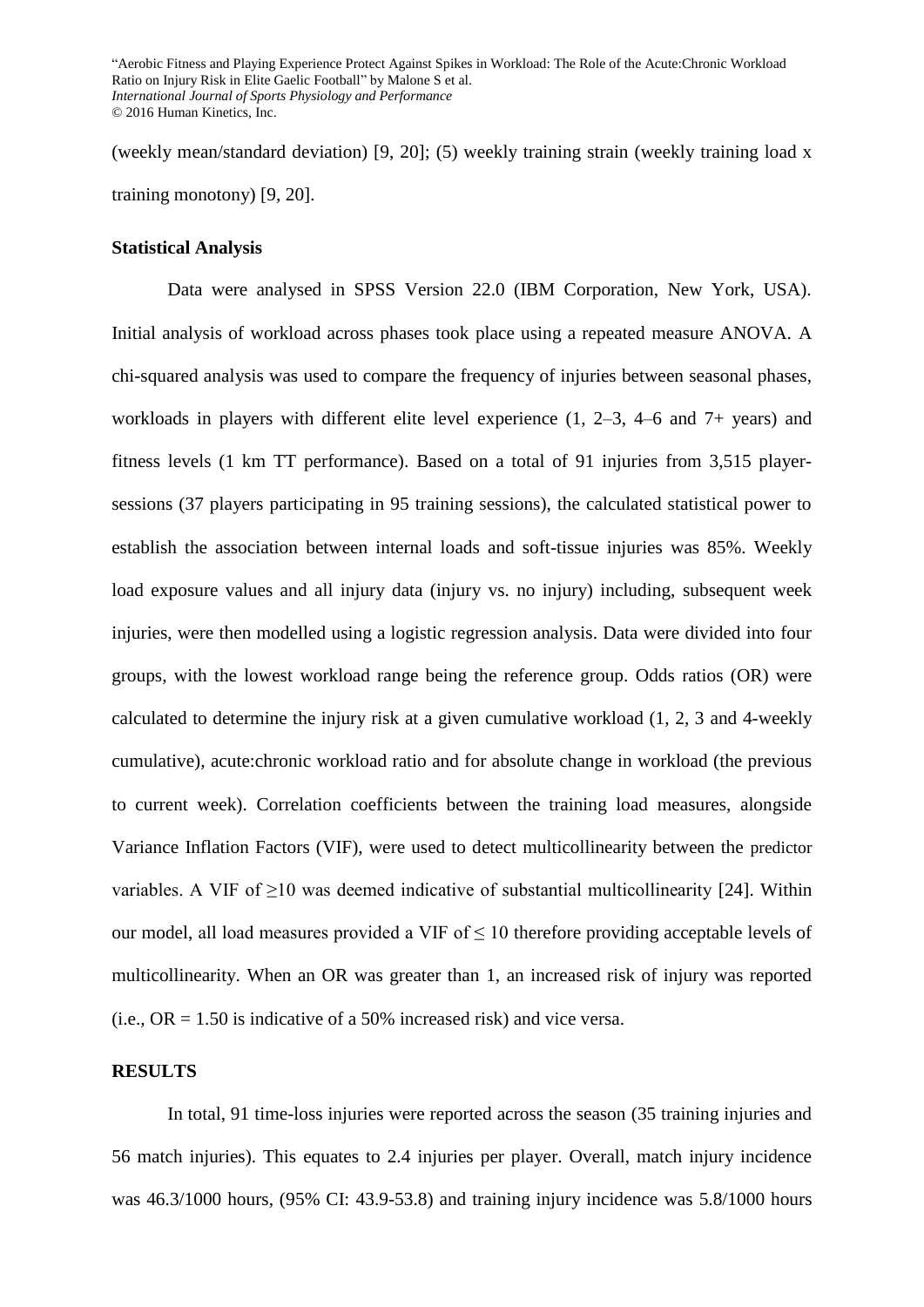(95% CI: 4.8-6.8). The total match and training volumes reported during the season were 1,210 hours and 5,975 hours respectively (Table 1 and Table 2).

#### *Absolute Workloads*

There were no differences in average weekly workloads across the pre-season (2,580  $\pm$  615 AU), early in-season (2,740  $\pm$  610 AU), and late in-season (2,560  $\pm$  603 AU) phases (*P*)  $= 0.112$ ). However, injury risk was phase dependant with a higher risk of injury during the late in-season compared to pre-season (Table 3). Players who exerted in-season 1-weekly loads of  $>1500$  to 2700 AU were at significantly higher risk of injury compared to the reference group of  $\langle 1200 \text{ AU } (\text{OR} = 2.44, 95\% \text{ CI } 1.28-4.66, p = 0.006)$ . Similarly, players who had completed an in-season 2-weekly and 3-weekly load of >3950 AU and >4750 AU were at significantly higher risk of injury compared to the reference group of <1950 AU (OR  $= 4.74$ , 95% CI 1.14–8.76, p = 0.033) and <2750 AU (OR = 6.11, 95% CI 4.26–8.14, p = 0.023) (Table 3).

#### *Changes in Workloads*

Injury risk during the pre-season (OR = 2.58, 95% CI 1.09–4.52,  $p = 0.001$ ) and late in-season phase (OR = 7.42, 95% CI 6.41–8.12,  $p = 0.002$ ) was higher for players who experienced a previous to current week change in load of >1000 AU compared to the reference group of <120 AU. Players who exerted in-season acute:chronic workload ratios of  $>1.35$  to 1.50 (OR = 0.88, 95% CI 0.28–4.66, p = 0.006) were at significantly lower risk of injury compared to the reference group of  $< 1.00$ . There was a linear increase in injury risk for players who exerted late in-season acute:chronic workload ratios of  $>1.35$  to 1.50 (OR = 3.25, 95% CI: 1.69–7.51,  $p = 0.006$ ) and  $>2.00$  (OR = 5.33, 95% CI: 1.69–6.75,  $p = 0.003$ ) when compared to the reference group. However, players who exerted in-season acute:chronic workload ratios of  $>2.00$  were at increased injury risk (OR = 3.33, 95% CI 1.69–6.65,  $p = 0.001$ ) compared to the reference group < 1.00 (Table 3 and Table 4)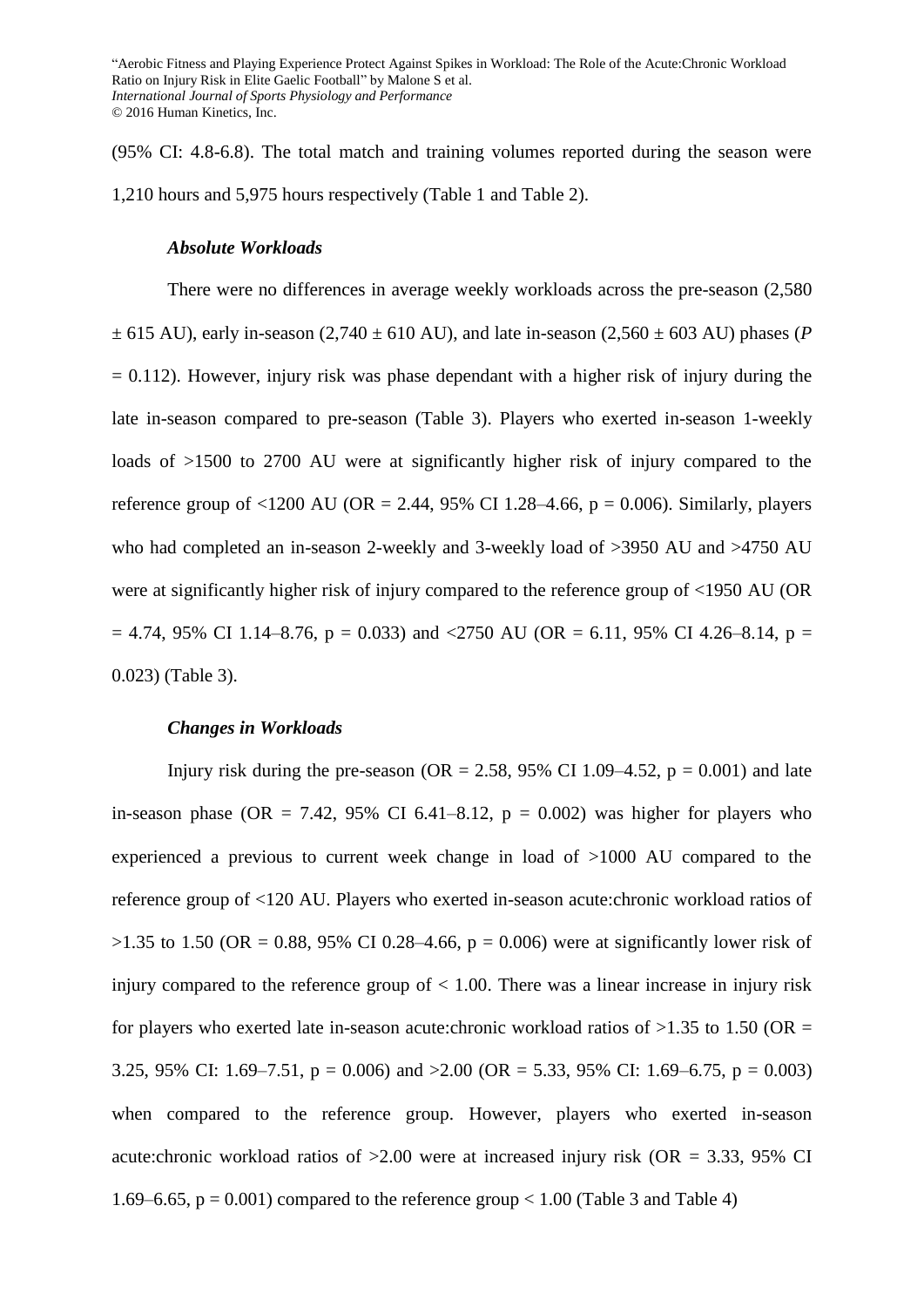First year players had a significantly higher injury risk (OR =  $3.12$ , 95% CI 2.16– 3.93,  $p = 0.035$ ) compared to the 7+ year reference group when experiencing an absolute 1week load of >1750 AU, with other players having lower injury risk for similar workloads. When a previous to current week change in load of  $>550$  AU to 1000 AU was applied, players with 2–3 (OR = 0.22, 95% CI 0.07–0.68, p = 0.009) and 4–6 (OR = 0.28, 95% CI 0.10–0.82,  $p = 0.020$  years of elite Gaelic football experience were found to have a significantly lower risk of injury compared to the reference group. Additionally, when the acute:chronic workload ratio was  $> 1.50$ , first year players had a higher risk of injury (OR = 2.22, 95% CI 1.45-3.36,  $p = 0.009$ ) and players with 2–3 (OR = 0.20, 95% CI 0.04–0.78,  $p =$ 0.009) and 4–6 years' experience (OR = 0.24, 95% CI 0.06–0.80,  $p = 0.045$ ) had a significantly lower risk of injury (Tables 5).

When aerobic fitness was considered based on 1 km TT performance, players with a poor aerobic fitness had a higher risk of injury than the players with better-developed aerobic fitness (OR = 1.50-2.50,  $p = 0.009$ -0.011). The risk of injury was also higher in players with poor aerobic fitness at comparable absolute workloads, previous to current week change in workloads, and when the acute:chronic workload ratio was >1.50 (Table 6).

#### **DISCUSSION**

The current study is the first to investigate the association between training and game loads and injury risk in elite Gaelic football players. The presented data suggest that a positive linear association exists between weekly workload, absolute week-to-week changes in workload and subsequent injury risk during all phases of the season. The presented data further highlights that fewer years of playing experience and poorer aerobic fitness increase the risk of injury at a given training load. The findings of the current study suggest that weekly training load, absolute week-to-week changes in training load, 2-weekly, 3-weekly, 4 weekly cumulative loads and acute:chronic workload ratios should be monitored by elite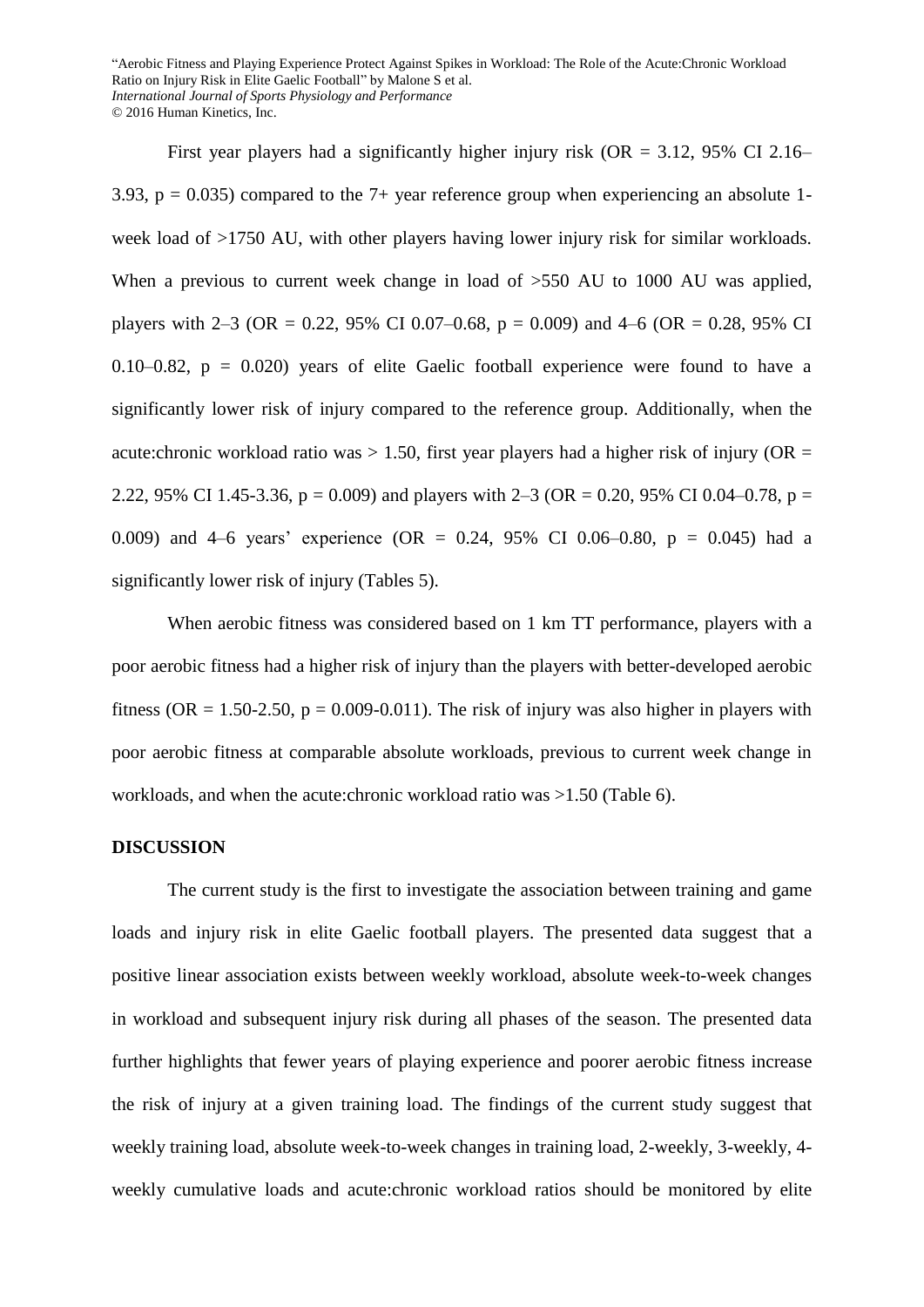Gaelic football teams in order to reduce injury risk across all phases of the competitive season.

The injury risk of  $2-3$  (OR = 0.12) and 4–6 year players (OR = 0.22) was significantly lower than the reference group (7+ year players) when experiencing a previous to current week change in load of >550 - 1000 AU. This approximately equates to an average increase of training time of  $1.5 - 3$  hours at an average RPE of 6. In contrast to previous investigations [8], we also found that players with 1 year experience had the highest inseason risk compared to other age groups. These findings suggest that care should be taken when exposing players with limited experience to a large, previous to current week change in load. The increased injury risk may be related to the lack of transitional pathways for these younger players within Gaelic football and exposure to elite level training and match demands without prior experience of such loads or demands. Indeed, the gap between underage and elite adult competitive Australian football has previously been shown to be significant for distance covered and the percentage of time spent in sprinting actions [26]. Coaches should be cautious of the exposure of young novice players to elite adult training and match-play due to the increased risk of injury in these players.

We found that players with higher aerobic fitness (as estimated by better 1 km time trial performance) were at lower risk of injury during the in-season period compared with their less-fit counterparts (OR: 2.51-4.11). This is an important consideration as athletes who do not have the required physical qualities to tolerate the physiological demands of competition are likely to have reduced playing performance and increased injury risk. These findings are consistent with others [3, 7, 27] who have shown that well-developed physical qualities are associated with decreased injury risk in elite team based field sports [7]. The requirement of coaches to develop the physical capacity of players is of importance from both a performance and injury prevention perspective. Indeed, previous investigations have shown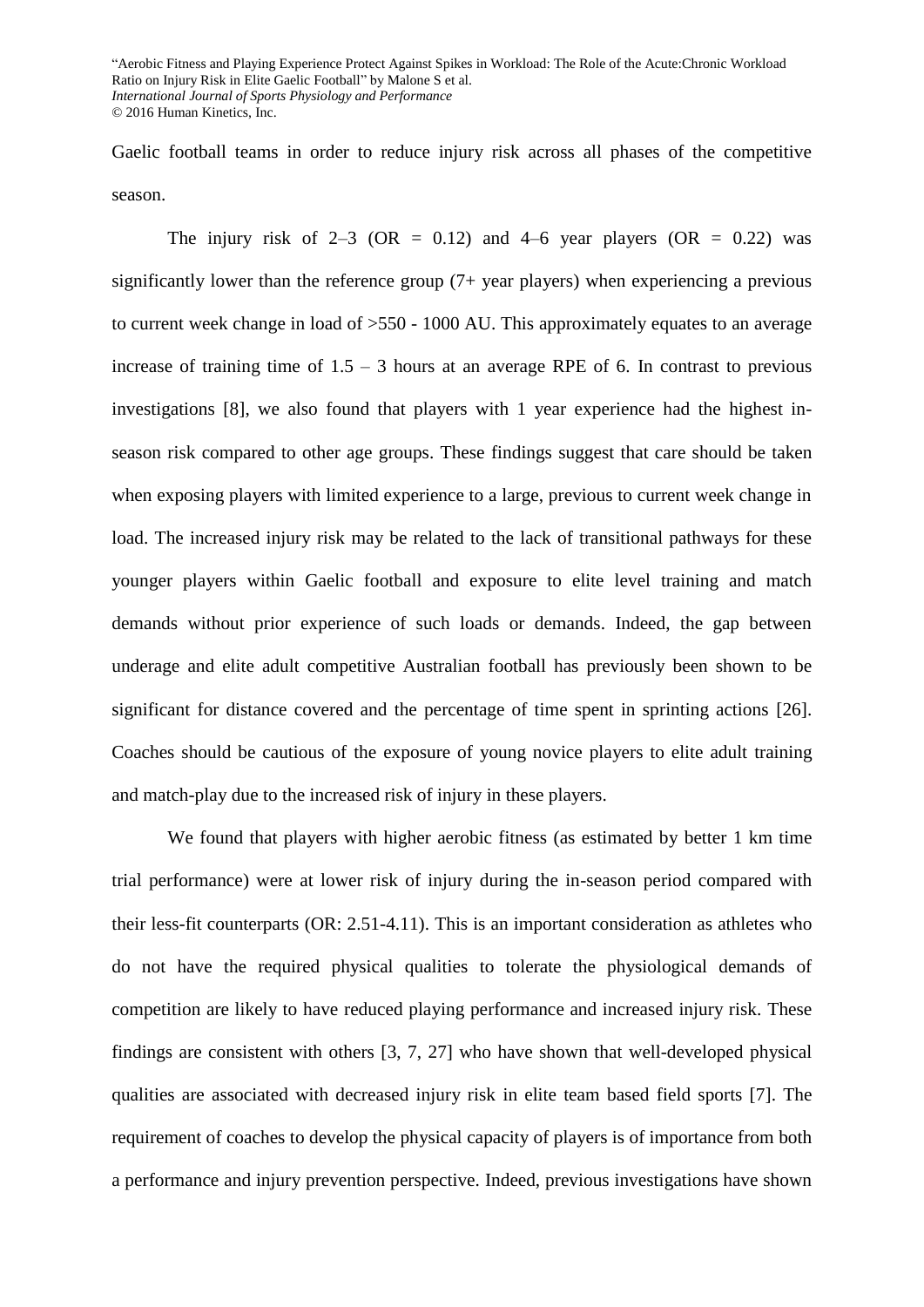that reductions in workload can not only reduce injury risk but also improve aerobic capacity within team sport players [3, 7].

In agreement with recent findings from Australian football [8] and Rugby Union [9], absolute changes in week-to-week loads increased the risk of injury. An absolute change in load of  $>550$  to 1000 AU was associated with a significant increase in the risk of injury the following week with this risk increasing across the phases of the season. Within the current investigation increases of this proportion during the late in-season phase were associated with greater risk (OR = 7.00) than similar magnitude changes in the early in-season phase (OR = 3.57). Sudden workload increases could be imposed on players during the late in-season phase due to coaching staff increasing technical and tactical skills to prepare players for the 'All-Ireland' series, which is deemed the most important stage of the season by both players and coaching staff. This study is in contrast to many other team sport investigations on player workloads where significant reductions in workload have been observed as the season progress [4, 8]. The increased risk in this late in-season period may be related to increased training and match running workloads in addition to previously injured players returning to high training demands before complete rehabilitation. Coaches and medical staff within elite Gaelic football should be aware that returning players are at increased risk due to a lack of an appropriate training stimulus from previous phases. As such future research within elite Gaelic football should investigate that application of the acute:chronic workload ratio in the return to play process. Previously this ratio has been shown to be applicable to the rehabilitation process within other team sports however, each team sport rehabilitation process has its own specific demands. Therefore the application of the acute:chronic workload ratio is warranted within a Gaelic football specific context [11].

The current study is the first to investigate the acute:chronic workload ratio within Gaelic football players and report threshold values for absolute changes in this ratio. The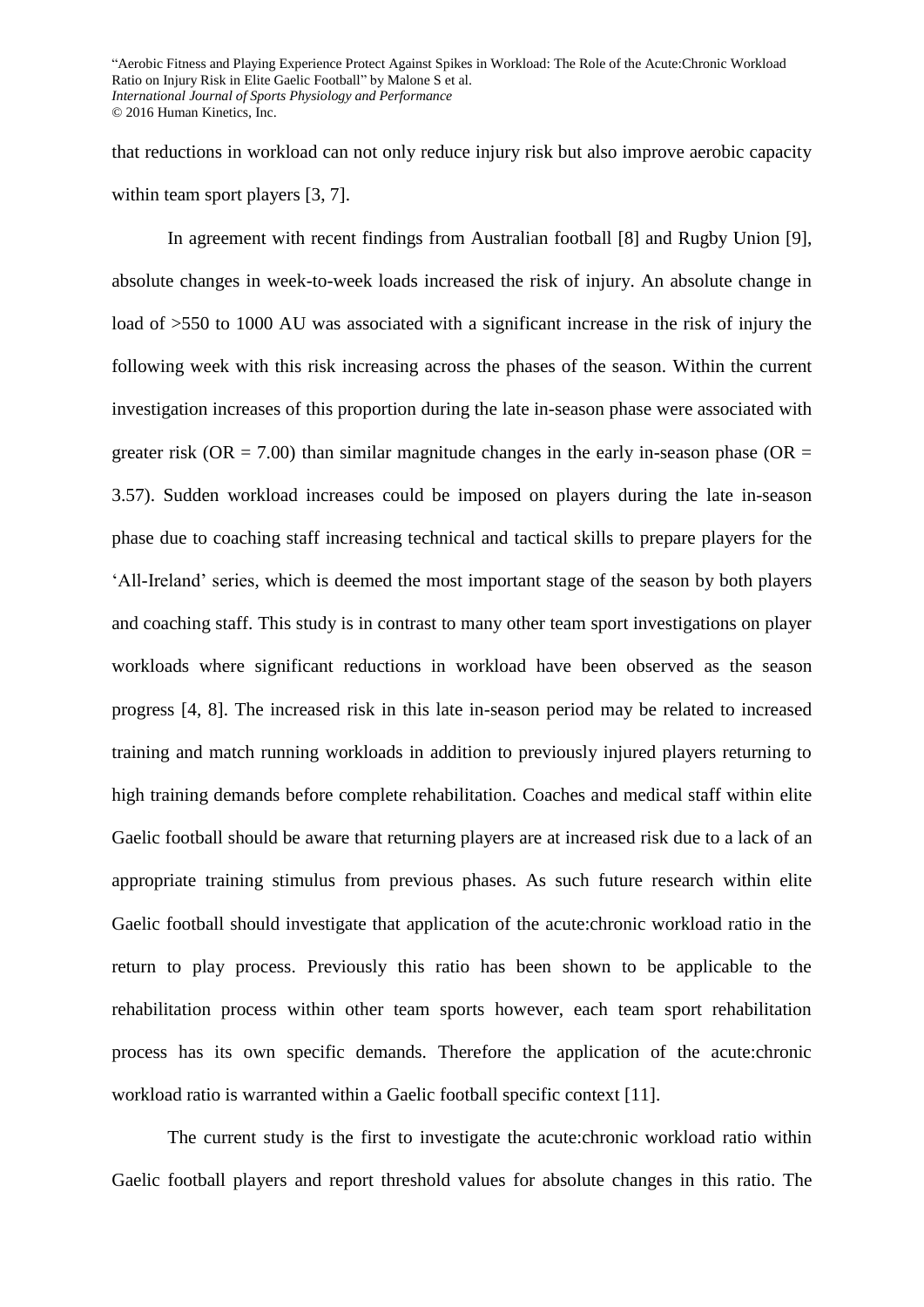ratio indicates how the player's recent acute workload compares with the work completed during the preceding chronic period [12, 13, 14]. We found that this ratio was sensitive to injury risk. This risk was seasonal phase dependant with the greatest risk of injury in this study was displayed when the acute:chronic workload ratio exceeded 2.0 during all seasonal phases. Additionally the thresholds identified for the acute:chronic workload ratio had different sensitivity to injury risk depending on the phases of the season. For example players who had an acute:chronic workload ratio of  $\geq 1.35$  to  $\leq 1.50$  were at reduced risk of injury in comparison to the reference grouping during both the pre-season ( $OR = 0.88$ ) and early inseason (0.88) periods however, players with the same acute:chronic workload ratio during the late in-season period were at increased risk in comparison to the reference group ( $OR = 3.25$ ) Interestingly aerobic fitness impacted on the risk of injury. Players with a lower aerobic fitness were at an increased risk  $(OR = 5.10)$  of injury when the acute:chronic workload ratio was moderate-high in nature ( $> 1.35$  to  $< 1.50$ ). Similarly, playing experience impacted the acute:chronic workload ratio; first year players were at increased risk of injury with moderate-high ratios compared to 2-3 year and 4-6 year players. Collectively, our findings highlight that injury risk in elite Gaelic footballers is influenced by aerobic fitness, playing experience, and the acute:chronic workload ratio. We recommend that training loads be manipulated according to aerobic fitness levels, phase of the season and playing experience while ensuring that low-moderate manipulations in acute:chronic workload are implemented to confer the protective effect of training.

#### *Methodological Considerations*

Factors in addition to training and match load, such as previous injury [5], perceived muscle soreness, fatigue, mood, sleep ratings [29] and psychological stressors [29], are likely to impact upon an individual's injury risk, however these were not accounted for in the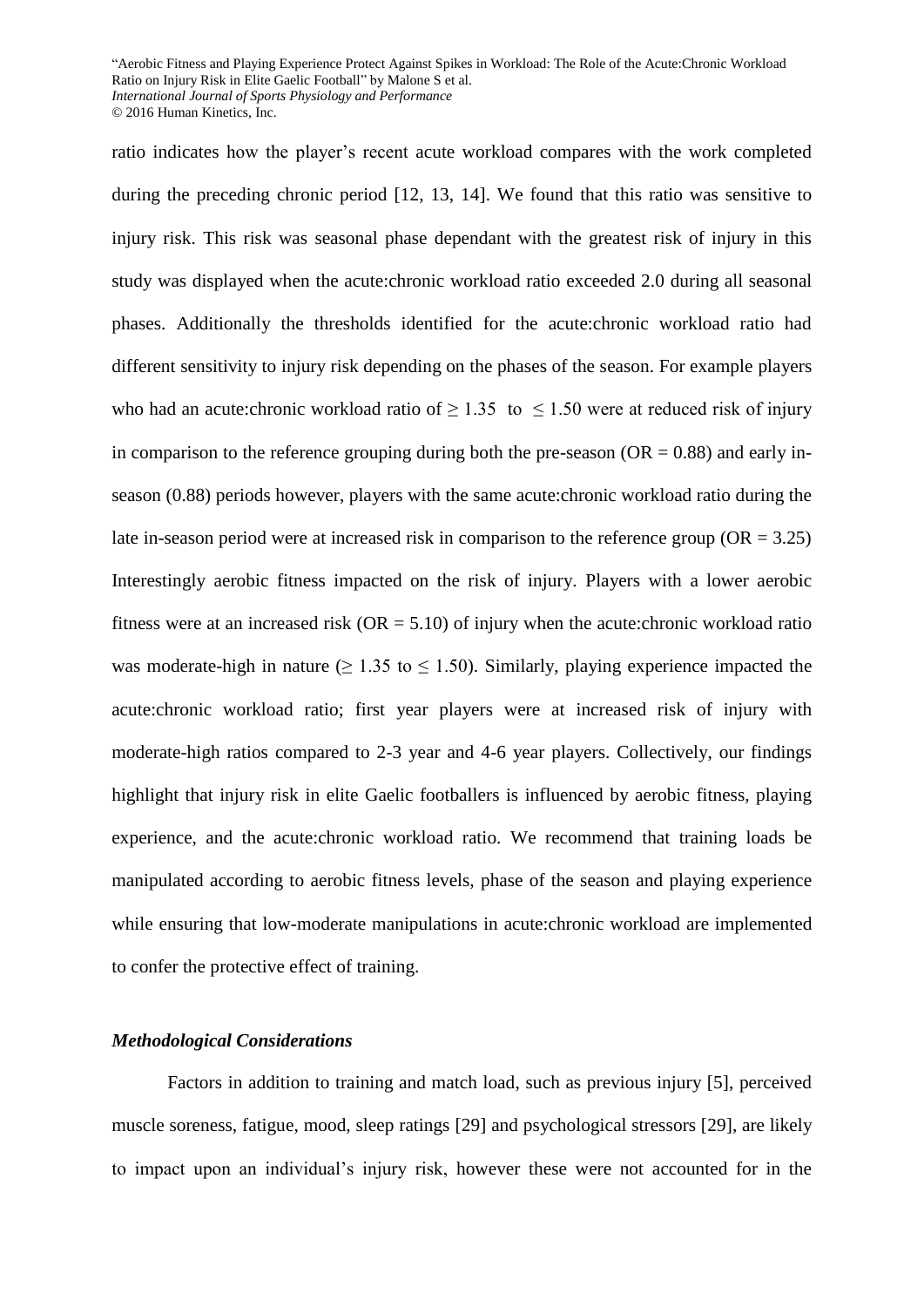current analysis. The day, week and phase of the season were reported clearly during the current investigation, however only total load values were collected. Unfortunately, it was not possible to describe the training loads of specific session types in this study. Additionally, whilst the session-RPE method has been proposed as an acceptable method of quantifying training load in team sports [30], GPS measures might provide important insight into the relationship between external training load and injury risk. Furthermore, there is a need to assess the utility of external:internal load ratios as a potential metric for injury risk assessment within team sports. Finally as with any analysis, the model will be best suited to the population from which it is derived. [17] One of the main limitations of the current investigation is that it is a one team and one season study, therefore it is difficult to translate these findings to other teams or across multiple seasons. Therefore, we recommend additional studies with a combination of Gaelic football squads to better understand the workload-injury relationship within the sport.

### **CONCLUSION**

The current study is the first to show an association between workload measures and injury risk in elite Gaelic football players. Players were at an increased risk of injury if they had a high one week cumulative workload or large week-to-week changes in workload. A phase dependant association between all cumulative load measures and injury risk was identified with increased risk of injury as the season progressed. Our findings demonstrate that high acute:chronic workload ratios  $(>2.0)$  increase the risk of injury, while moderatehigh acute:chronic workload ratios ( $\geq 1.35$  to  $\leq 1.50$ ) protect against injury during the preseason and early in-season periods. Both poor aerobic fitness and low playing experience were identified as risk factors for injury. Training and game loads and week-to-week changes in load should be individually monitored to reduce the risk of injury in elite Gaelic football players.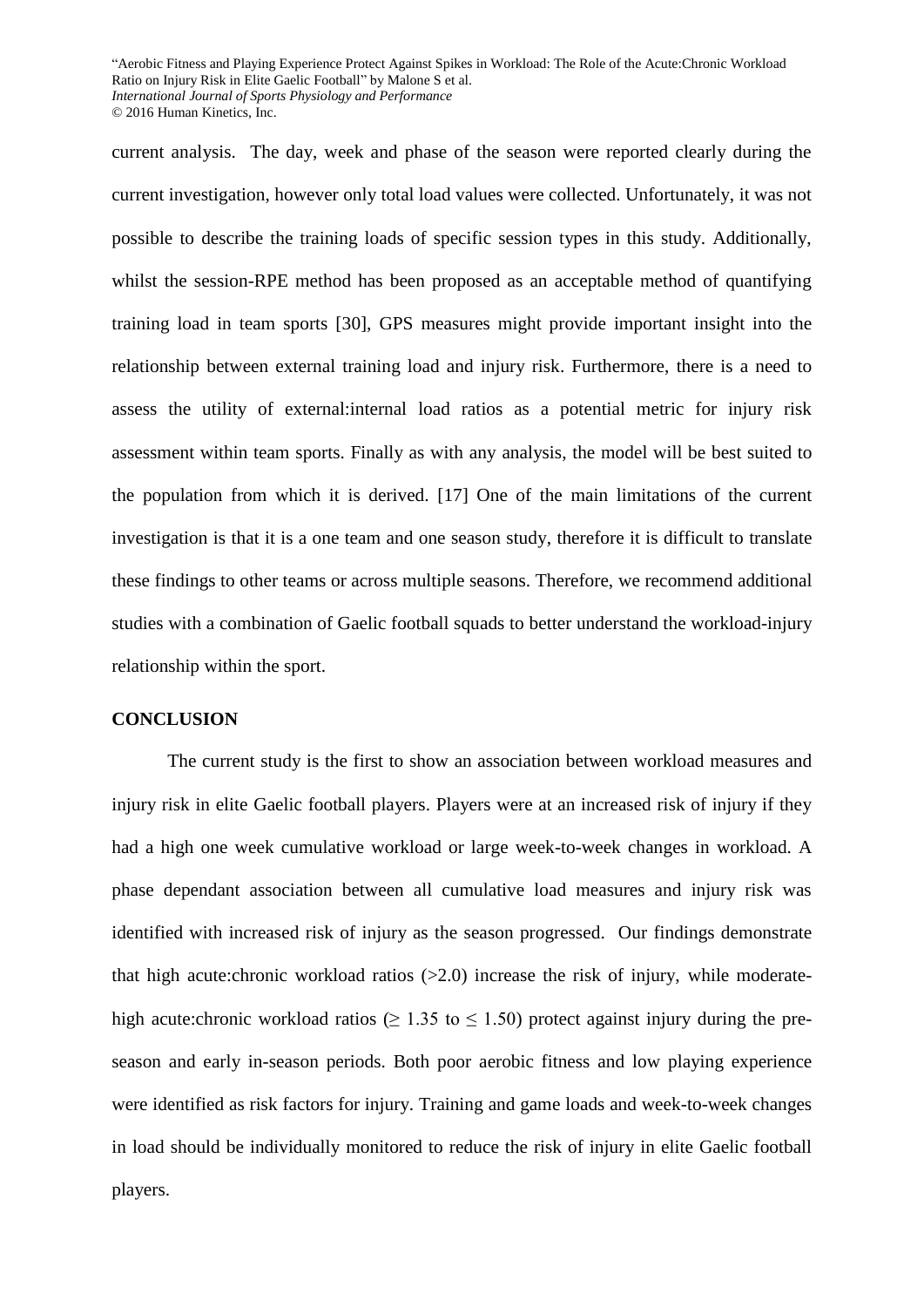## **PRACTICAL APPLICATIONS**

The current study is the first to find substantial associations between aerobic fitness, playing experience and injuries in elite Gaelic football players. High acute:chronic workload ratios (>2.0) and large absolute changes in workloads were associated with increased injury risk in this cohort. Interestingly, moderate-high acute:chronic workload ratios ( $\geq 1.35$  to  $\leq$ 1.50) appear to provide a protective effect for players against injury during the pre-season and early in-season periods but not the late in-season period. For the first time in Gaelic football playing experience was found to protect players against injuries. Given the cost effective nature of training monitoring using the session-RPE method, the above findings highlight the important role of medical, rehabilitation and sport science staff in improving player availability and potentially a team's chances of success. Therefore coaches, medical, rehabilitation, and strength and conditioning staff should be aware that as the Gaelic football season progresses, Gaelic football players are at an increased risk of injury. Even subtle changes in training load appear to increase injury risk. Knowledge of the risk of subtle absolute changes in training load may be useful when attempting to communicate the value of injury prevention initiatives within this elite sport setting (e.g. to coaches and administrative staff). Finally we recommend that coaches, medical, rehabilitation, and strength and conditioning staff should endeavour to work together in an interdisciplinary fashion to best plan training loads for elite Gaelic football players.

## **AKNOWLEDGEMENTS**

The authors would like to acknowledge with considerable gratitude the players, coaches and medical staff for their help throughout the study period.

## **COMPETING INTERESTS**

None declared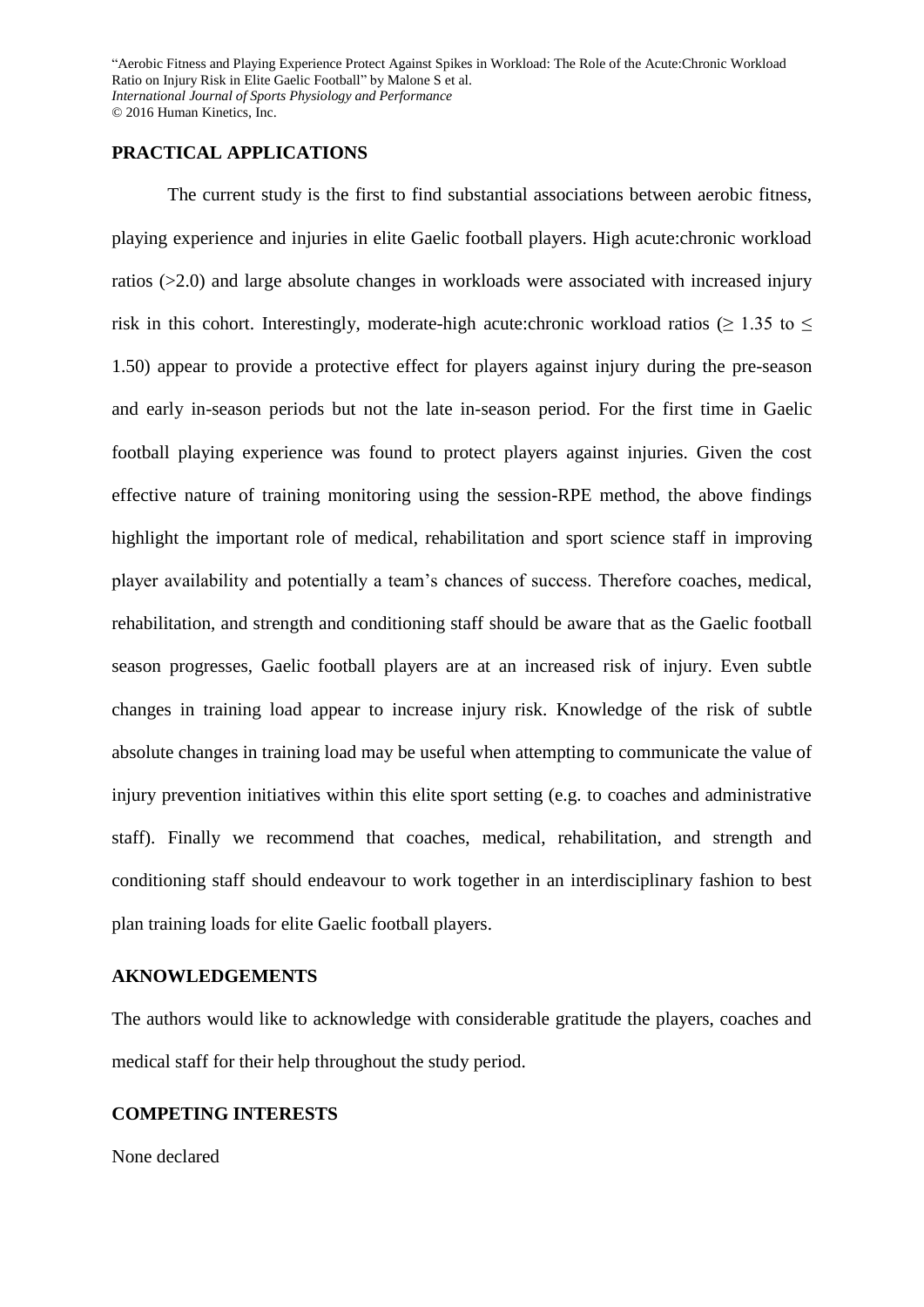# **FUNDING**

No external funding was provided for the current investigation.

# **CONTRIBUTOR STATEMENT**

SM, MR, KC and DD conceived and designed the study. SM and MR were involved in the collection of injury and exposure data. SM and MR analysed the data. SM wrote the first and last draft of the manuscript. TJG, DD and KC assisted in the drafting of the document. All authors provided substantial contributions to the redrafting of the manuscript. All authors read and approved the final version of the manuscript.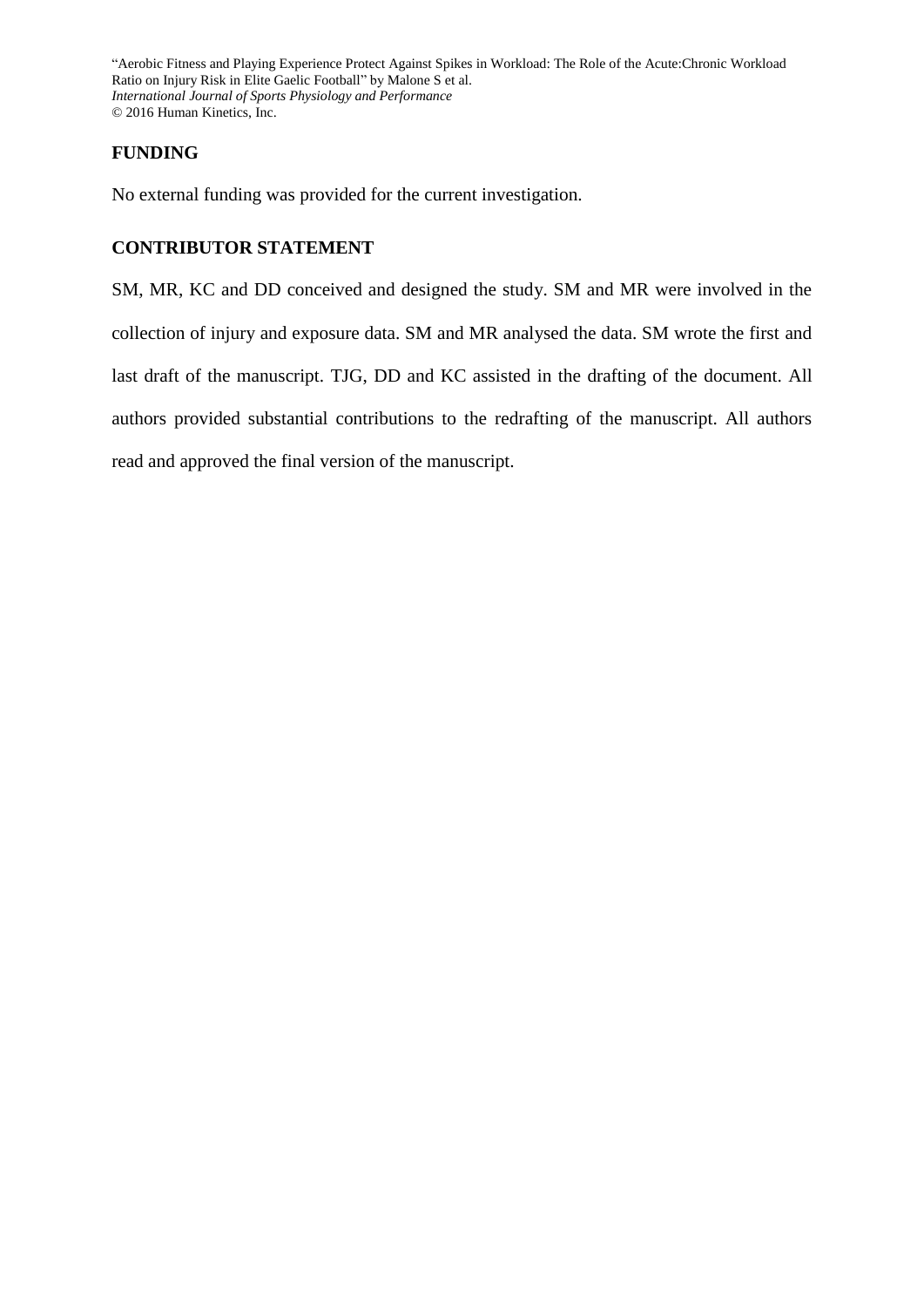# **REFERENCES**

- **1.** Colby MJ, Dawson B, Heasman J, Rogalski B, Gabbett TJ. Accelerometer and GPSderived running loads and injury risk in elite Australian footballers. *J Strength Cond Res* 2014;28(8):2244- 2252.
- **2.** Malone S, Solan B, Collins K, Doran D. The positional match running performance of elite Gaelic football. *J Strength Cond Res.* 2015: E-pub ahead of print. DOI: 10.1519/JSC.0000000000001309.
- **3.** Gastin PB, Fahrner B, Meyer D, Robinson D, Cook JL. Influence of physical fitness, age, experience, and weekly training load on match performance in elite Australian football. *J Strength Cond Res.* 2013;27(5):1272-1279.
- **4.** Gabbett TJ, Jenkins DG. Relationship between training load and injury in professional rugby league players. *J Sci Med Sport.* 2011;14(3):204-209.
- **5.** Hägglund M, Walden M, Magnusson H, Kristenson K, Bengtsson H, Ekstrand J. Injuries affect team performance negatively in professional football: An 11- year follow-up of the UEFA Champions League injury study. *Br J Sports Med.* Aug 2013;47(12):738-742.
- **6.** Williams S, Trewartha G, Kemp PTS, et al. Time loss injuries compromise team success in elite rugby union: A 7-year prospective study. *Br J Sports Med.* 2015; DOI: 10.1136/bjsports-2015-094798.
- **7.** Gabbett TJ, Domrow N. Relationships between training load, injury, and fitness in sub-elite collision sport athletes. *J Sports Sci* 2007; 25(13):1507–1519.
- **8.** Rogalski B, Dawson B, Heasman J, Gabbett TJ. Training and game loads and injury risk in elite Australian footballers. *J Sci Med Sport.* 2013;16(6):499-503.
- **9.** Cross MJ, Williams S, Trewartha G, Kemp SPT, Stokes KA. The influence of inseaon training loads on injury risk in professional rugby union. *Int J Sports Physiol Perform.,* Aug 2015, DOI: 10.1123/ijspp.2015-0187
- **10.** Banister EW, Calvert TW. Planning for future performance: implications for long term training. *Can J Appl Sport Sci* 1980;5:170–6.
- **11.** Gabbett TJ. The training-injury prevention paradox: should athletes be training smarter and harder? *Br J Sports Med*. 2016 Jan 12. pii: bjsports-2015-095788. doi: 10.1136/bjsports-2015-095788. [Epub ahead of print]
- **12.** Hulin BT, Gabbett TJ, Blanch P, Chapman P, Bailey D, Orchard JW. Spikes in acute workload are associated with increased injury risk in elite cricket fast bowlers. *Br J Sports Med.* 2013:bjsports-2013- 092524.
- **13.** Hulin BT, Gabbett, TJ, Caputi P, Lawson, DW, Sampson, JA . Low chronic workload and the acute:chronic workload ratio are more predictive of injury than betweenmatch recovery time: A two-season prospective cohort study in elite rugby league players. *Br J Sports Med,* 2016 (in press).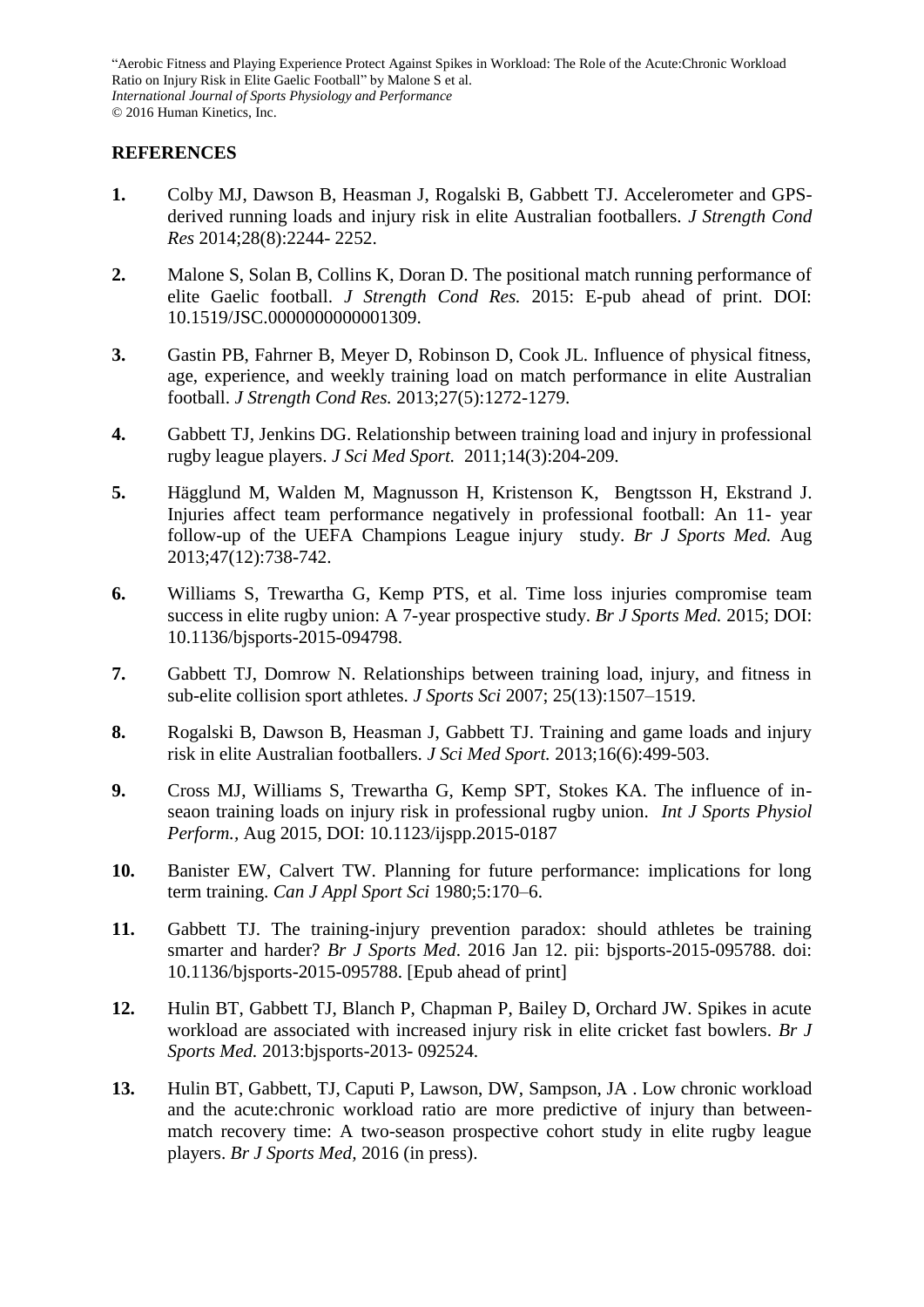- **14.** Hulin BT, Gabbett TJ, Lawson DW, et al. The acute:chronic workload ratio predicts injury: high chronic workload may decrease injury risk in elite rugby league players. *Br J Sports Med* Published Online First: 28 Oct 2015 doi:10.1136/bjsports-2015- 094817.
- **15.** Brooks JH, Fuller CW, Kemp SP, Reddin DB. Epidemiology of injuries in English professional rugby union: part 1 match injuries. *Br J Sports Med* 2005;39:757–66.
- **16.** Fuller CW, Ekstrand J, Junge A, et al. Consensus statement on injury definitions and data collection procedures in studies of football (soccer) injuries. *Clinical Journal of Sports Medicine,* 2006;16(2):97-106
- **17.** Fuller CW, Molloy MG, Bagate C, et al. Consensus statement on injury definitions and data collection procedures for studies of injuries in rugby union. *Br J Sports Med* 2007;41:328–31
- **18.** Kraft JA, Green JM, Thompson KR. Session ratings of perceived exertion responses during resistance training bouts equated for total work but differing in work rate. *J Strength Cond Res.* 2014;28(2):540-545.
- **19.** Impellizzeri FM, Rampinini E, Coutts AJ, Sassi A, Marcora SM. Use of RPE-based training load in soccer. *Med Sci Sports Exerc.* 2004;(36):1042-1047.
- **20.** Foster C, Daines E, Hector L, Snyder AC, Welsh R. Athletic performance in relation to training load. *Wisconsin Medical Journal.* 1996;95(6):370-374.
- **21.** Gabbett TJ. The development and application of an injury prediction model for noncontact, soft-tissue injuries in elite collision sport athletes. *J Strength Cond Res.*  2010;24(10):2593- 2603.
- **22.** Bellenger CR, Fuller JT, Nelson MJ, et al. Predicting maximal aerobic speed through set distance time-trials. *Euro J Appl Physiol,* 2015; E-pub ahead of print. DOI: 10.1007/s00421-015-3233-6.
- **23.** Berthon P, Fellmann N, Bedu M. et al. A 5-min running field test as a measurement of maximal aerobic velocity. *Euro J Appl Physiol,* 1997;75:233-238.
- **24.** Lorenzen C, Williams MD, Turk PS, Meehan DL, Cicioni Kolsky DJ. Relationship between velocity reached at VO<sub>2max</sub> and time-trial performance in elite Australian rules footballers. *Int J Sports Physiol Perform*, 2009; 4:408-411..
- **25.** Kutner MH, Nachtsheim C, Neter J. Applied linear regression models. New York, USA: McGraw-Hill 2004.
- **26.** Burgess D, Naughton G, Norton K. Quantifying the gap between under 18 and senior AFL football: 2003 – 2009. *Int J Sports Physiol Perform*, 2012;7, 53–58.
- **27.** Gabbett TJ, Ullah S, Finch C. Identifying risk factors for contact injury in professional rugby league players—Application of a frailty model for recurrent injury. *J Sci Med Sport* 2012;15:496–504.
- **28.** Nedelec M, Halson SL, Abd-Elbasset A, Ahmaidi S, Dupont G. Stress, sleep and recovery in elite soccer: A critical review of the literature. *Sport Med,* 2015; 45(10):1387-1400.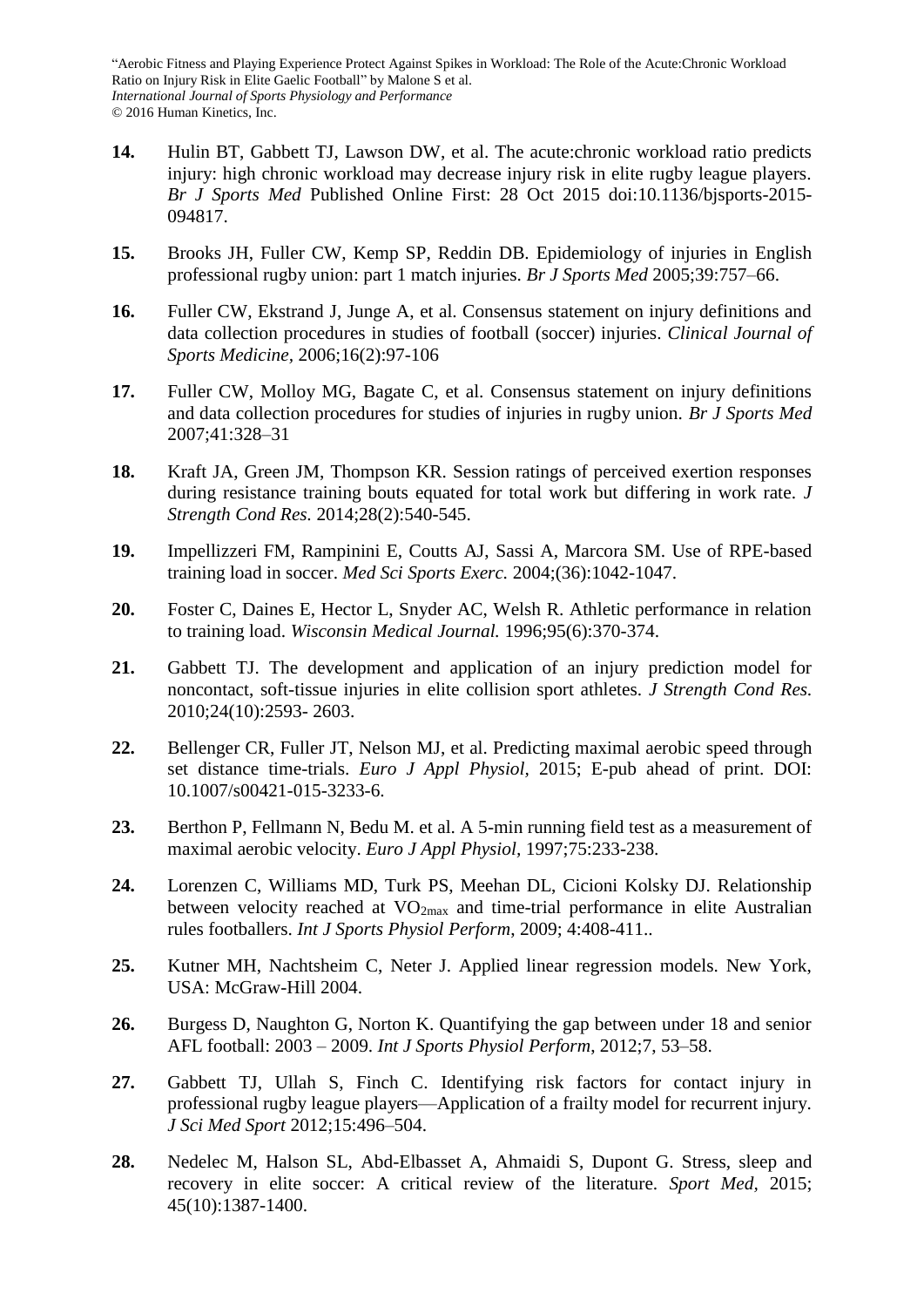- **29.** Halson SL. Monitoring training load to understand fatigue in athletes. *Sports Med,*  2014;44(2):139-147
- **30.** Clarke N, Farthing JP, Norris SR, Arnold BE, Lanovaz JL. Quantification of training load in Canadian football: application of session-RPE in collision-based team sports. *J Strength Cond Res.* 2013;27(8):2198-2205.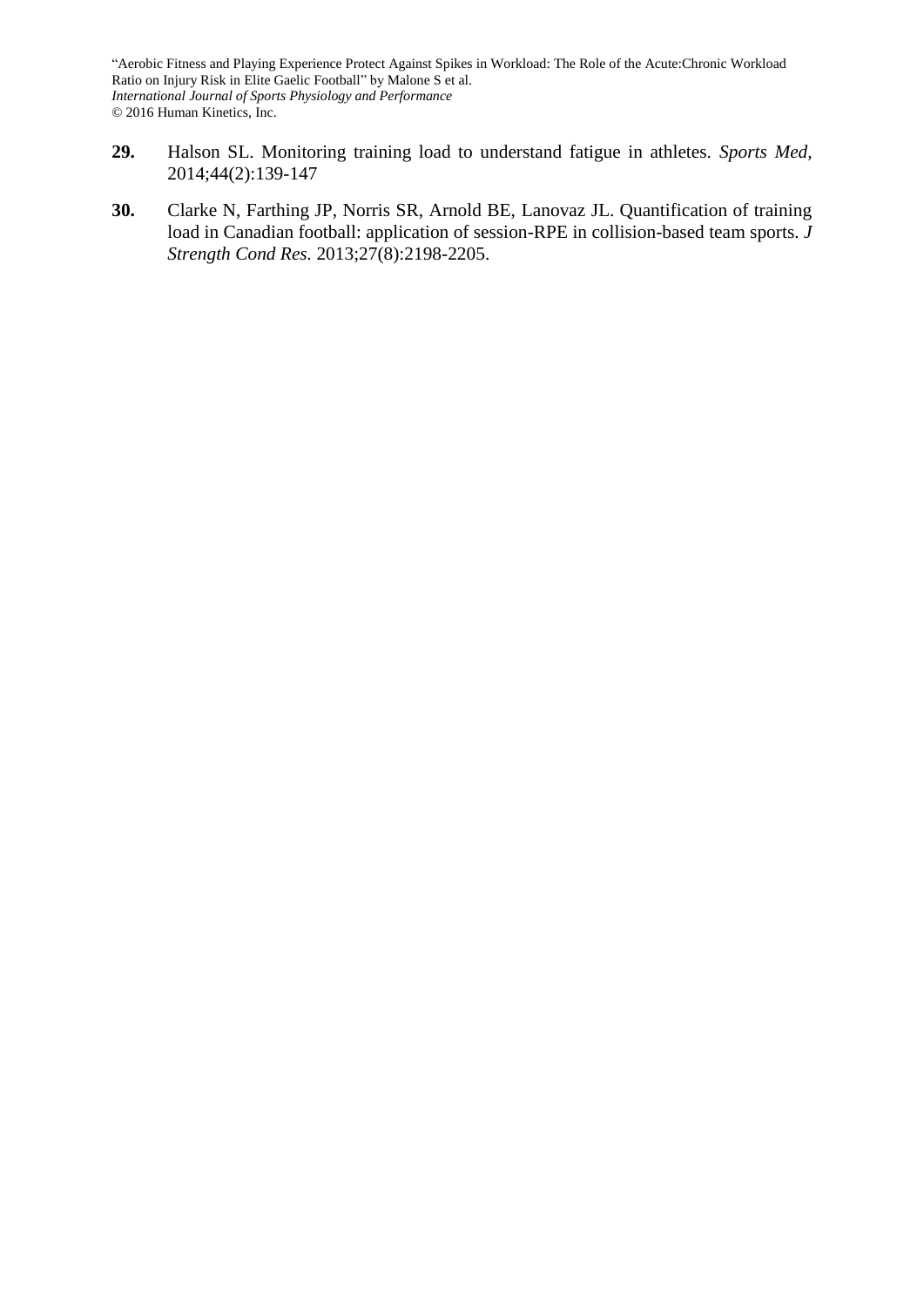Table 1. Classification of pre-season, early in-season and late in-season injuries. Mean injury incidence reported per 1000 training and game hours (95% CI).

|                       | Pre-Season (2395 hr) |                                |                | Early-In Season (2645 hr) |                                | Late In-Season (2145 hr) |                  | Overall (7185 hr)              |                  |                |                                |                  |
|-----------------------|----------------------|--------------------------------|----------------|---------------------------|--------------------------------|--------------------------|------------------|--------------------------------|------------------|----------------|--------------------------------|------------------|
|                       | Number               | Injury Incidence               | $\%$           | Number                    | Injury Incidence               | $\%$                     | Number           | Injury Incidence               | $\%$             | Number         | Injury Incidence               | $\%$             |
|                       | 20                   | 9.50 (7.40 to 10.63)           | 21.9           | 32                        | 12.10 (11.45 to 12.66)         | 35.1                     | 39               | 18.20 (17.45 to 18.98)         | 42.8             | 91             | 12.67 (11.69 to 13.64)         | 100              |
| <b>Injury Site</b>    |                      |                                |                |                           |                                |                          |                  |                                |                  |                |                                |                  |
| <b>Lower Limb</b>     | 19                   | 7.93 (5.66 to 9.93)            | 95             | 27                        | 10.21 (8.45 to 12.33)          | 84                       | 35               | 16.32 (15.89 to 17.15)         | 90               | 81             | 11.27 (10.47 to 11.87)         | 89               |
| Pelvis/Groin          | 3                    | $1.25(0.15 \text{ to } 3.26)$  | 15             | 2                         | $0.76(0.34 \text{ to } 1.12)$  | 6                        | 5                | 2.33 (1.84 to 2.84)            | 13               | 10             | 1.39 (0.87 to 1.56)            | 11               |
| Hip                   | $\boldsymbol{0}$     | 0.00                           | $\overline{0}$ | 3                         | 1.13 (0.84 to 2.33)            | 9                        | 6                | 2.80 (2.32 to 3.15)            | 15               | 9              | $1.25(0.23 \text{ to } 3.36)$  | 10               |
| Anterior Thigh        | 3                    | $1.25(0.23 \text{ to } 3.36)$  | 15             | $\overline{c}$            | $0.76(0.54 \text{ to } 1.12)$  | 6                        | 5                | $2.33(1.84 \text{ to } 2.84)$  | 13               | 10             | 1.39 $(0.87 \text{ to } 1.56)$ | 11               |
| Posterior Thigh       | 6                    | 2.86 (1.15 to 3.99)            | 30             | 11                        | $4.16(3.41 \text{ to } 6.15)$  | 34                       | 12               | 5.59 (4.41 to 5.84)            | 31               | 29             | 4.04 (3.47 to 4.33)            | $32\,$           |
| Knee                  | 3                    | 1.43 (0.33 to 2.66)            | 15             | $\overline{c}$            | $0.76(0.41 \text{ to } 1.12)$  | 6                        | $\overline{2}$   | $0.93(0.23 \text{ to } 1.23)$  | 5                |                | $0.97(0.41 \text{ to } 1.33)$  | $\,8\,$          |
| Calf                  |                      | $0.48$ (0.21 to 1.66)          | 5              | 3                         | 1.13 (0.36 to 1.66)            | 9                        |                  | $0.47(0.15 \text{ to } 0.75)$  | $\mathfrak{Z}$   | 5              | $0.70(0.45 \text{ to } 1.66)$  | $\sqrt{5}$       |
| Shin                  | $\theta$             | $0.00$ (0.00 to 0.00)          | $\mathbf{0}$   |                           | $0.38(0.12 \text{ to } 1.14)$  | $\overline{4}$           |                  | $0.47(0.15 \text{ to } 0.75)$  | $\mathfrak{Z}$   | $\overline{2}$ | $0.28$ (0.12 to 1.12)          | $\sqrt{2}$       |
| Ankle                 | $\mathcal{R}$        | 1.43 $(0.33 \text{ to } 2.56)$ | 15             | 3                         | 1.13 $(0.74 \text{ to } 1.69)$ | $\overline{9}$           | 3                | $1.40(1.14 \text{ to } 1.65)$  | $\boldsymbol{7}$ | 9              | $1.25(0.47 \text{ to } 1.66)$  | 10               |
| <b>Upper Limb</b>     |                      | $0.48(0.23 \text{ to } 1.89)$  | 5              | 5                         | $1.89(1.11 \text{ to } 2.33)$  | 15                       | 5                | 2.33 (1.74 to 2.54)            | 13               | 10             | 1.39 (0.87 to 1.56)            | 11               |
| Shoulder              | $\theta$             | 0.00                           | $\overline{0}$ | $\boldsymbol{0}$          | 0.00                           | $\Omega$                 | $\Omega$         | 0.00                           | $\mathbf{0}$     | $\overline{0}$ | 0.00                           | $\boldsymbol{0}$ |
| Wrist                 | $\overline{0}$       | 0.00                           | $\Omega$       | 3                         | 1.13 (0.84 to 2.33)            | 9                        | 5                | 2.33 (1.74 to 2.54)            | 13               | 8              | 1.11 (0.84 to 2.23)            | 9                |
| Finger/Thumb          | $\boldsymbol{0}$     | 0.00                           | $\theta$       | $\mathfrak{2}$            | $0.76(0.54 \text{ to } 1.12)$  | 6                        | $\overline{0}$   | 0.00                           | $\overline{0}$   | $\overline{2}$ | $0.28(0.11)$ to $0.54$ )       | $\mathbf{2}$     |
| <b>Head/Neck</b>      |                      |                                |                |                           |                                |                          |                  |                                |                  |                |                                |                  |
| Head                  |                      | $0.48$ (0.12 to 1.33)          | 5              |                           | $0.38(0.12 \text{ to } 1.11)$  | 3                        | $\boldsymbol{0}$ | 0.00                           | $\mathbf{0}$     | 2              | $0.28$ (0.11 to 0.54)          | 2                |
| Eye                   | $\overline{0}$       | 0.00                           | $\Omega$       | $\Omega$                  | 0.00                           | $\Omega$                 | $\Omega$         | 0.00                           | $\overline{0}$   | $\Omega$       | 0.00                           | $\overline{0}$   |
| <b>Tissue</b>         |                      |                                |                |                           |                                |                          |                  |                                |                  |                |                                |                  |
| Muscle                | 7                    | 3.34 (1.25 to 4.34)            | 35             | 12                        | 4.54 (3.15 to 5.66)            | 38                       | 16               | 7.46 (6.54 to 8.15)            | 41               | 35             | 4.87 (4.15 to 5.47)            | 38               |
| Tendon                | 6                    | 2.86 (0.99 to 4.15)            | 30             | 6                         | $2.27(1.84 \text{ to } 3.14)$  | 19                       | $\tau$           | $3.26$ (2.74 to 3.56)          | 18               | 19             | 2.64 (1.74 to 2.99)            | 21               |
| Ligament              | 5                    | $2.39(1.11 \text{ to } 3.56)$  | 25             | 6                         | 1.89 (0.44 to 2.16)            | 19                       | $\overline{7}$   | 3.26 (2.74 to 3.56)            | 18               | 18             | 2.51 (2.11 to 3.41)            | 20               |
| Joint (General)       |                      | $0.48$ (0.21 to 1.66)          | 5              |                           | $0.38(0.11)$ to $0.99$ )       | 3                        | $\theta$         | 0.00                           | $\boldsymbol{0}$ | 2              | $0.28$ (0.11 to 0.54)          | $\sqrt{2}$       |
| Bone (Fracture)       | $\boldsymbol{0}$     | 0.00                           | $\overline{0}$ | 3                         | 1.13 $(0.84 \text{ to } 2.33)$ | 9                        | 3                | 1.40 $(0.99 \text{ to } 1.66)$ | $\tau$           | 6              | $0.84$ (0.41 to 1.26)          | $\overline{7}$   |
| Bone (Bruising)       | $\mathbf{1}$         | $0.48$ (0.22 to 1.74)          | 5              | $\overline{4}$            | 1.51 (1.23 to 1.84)            | 12                       | $\overline{4}$   | $1.86(1.54 \text{ to } 2.19)$  | 10               | 9              | $1.25(0.84 \text{ to } 1.55)$  | $10\,$           |
| Haematoma             | $\overline{0}$       | 0.00                           | $\Omega$       | $\Omega$                  | 0.00                           | $\Omega$                 | $\overline{2}$   | $0.93$ (0.84 to 1.33)          | 5                | $\overline{2}$ | $0.28$ (0.11 to 0.54)          | 2                |
| <b>Activity</b>       |                      |                                |                |                           |                                |                          |                  |                                |                  |                |                                |                  |
| Training (5,975 hr)   | 8                    | $1.33(1.13 \text{ to } 4.15)$  | 40             | $12\,$                    | $2.00(1.14 \text{ to } 3.44)$  | 38                       | 15               | $2.51(1.05 \text{ to } 3.36)$  | 39               | 35             | 5.85 (4.85 to 6.85)            | 38               |
| Match Play (1,210 hr) | 12                   | 9.91 (7.15 to 10.33)           | 60             | 20                        | 16.52 (14.84 to 18.45)         | 63                       | 24               | 19.83 (18.84 to 21.69)         | 62               | 56             | 46.39 (43.90 to 53.85)         | 62               |
| <b>Injury Type</b>    |                      |                                |                |                           |                                |                          |                  |                                |                  |                |                                |                  |
| New                   | 15                   | 7.16 (4.15 to 8.13)            | 75             | 26                        | 9.83 (9.15 to 10.12)           | 81                       | 29               | 13.52 (12.84 to 13.66)         | 74               | 70             | 9.74 (9.26 to 10.23)           | 77               |
| Recurrent             | 5                    | 2.39 (0.89 to 4.15)            | 15             | 6                         | 2.27 (1.84 to 3.14)            | 19                       | 10               | 4.66 (4.02 to $5.26$ )         | 26               | 21             | 2.92 (2.14 to 3.15)            | 23               |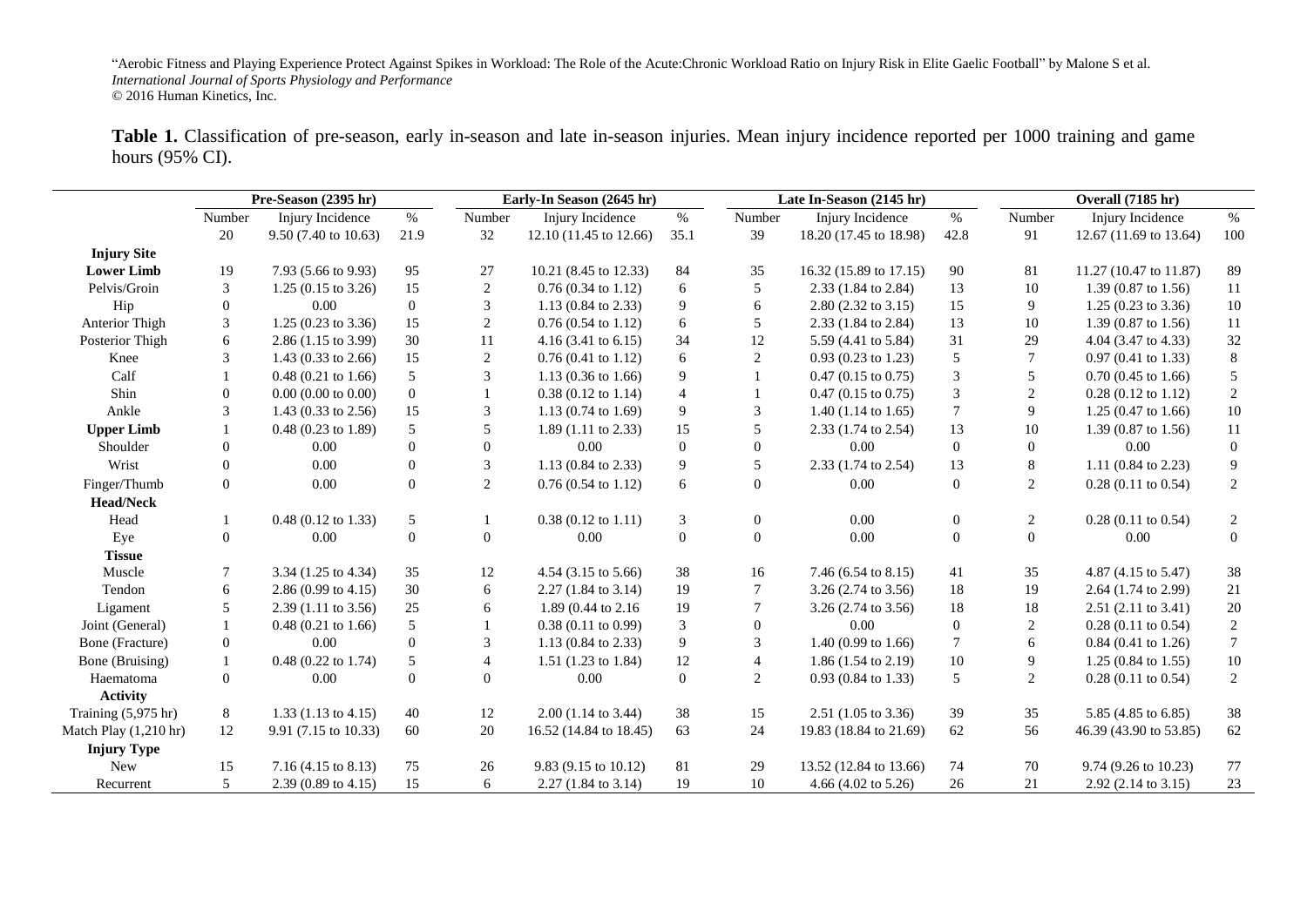Table 2. Classification of pre-season, early in-season and late in-season injuries. Mean injury incidence reported per 1000 game and training hours (95% CI).

|                                 | Pre-Season (2395 hr) |                                | Early-In Season (2645 hr) |                | Late In-Season (2145 hr)       |                |                | Overall (7185 hr)              |                |                  |                                |       |
|---------------------------------|----------------------|--------------------------------|---------------------------|----------------|--------------------------------|----------------|----------------|--------------------------------|----------------|------------------|--------------------------------|-------|
|                                 | Number               | Injury Incidence               | $\%$                      | Number         | Injury Incidence               | %              | Number         | Injury Incidence               | $\%$           | Number           | Injury Incidence               | $\%$  |
|                                 | $20\,$               | 9.50 (7.40 to 10.63)           | 21.9                      | 32             | 12.10 (11.45 to 12.66)         | 35.1           | 39             | 18.20 (17.45 to 18.98)         | 42.8           | 91               | 12.67 (11.69 to 13.64)         | 100   |
| <b>Side of Injury</b>           |                      |                                |                           |                |                                |                |                |                                |                |                  |                                |       |
| Bilateral                       | $\overline{2}$       | $0.95(0.12 \text{ to } 1.45)$  | 10                        |                | $0.38(0.21 \text{ to } 0.64)$  | $\mathfrak{Z}$ |                | $0.47$ (0.22 to 0.75)          | $\mathfrak{Z}$ | $\overline{4}$   | $0.56(0.12 \text{ to } 0.88)$  | 4%    |
| Left                            | 8                    | 3.82 (1.99 to 4.99)            | 40                        | 14             | 5.29 (4.15 to 6.68)            | 44             | 18             | 8.39 (8.02 to 9.25)            | 46             | 40               | 5.57 (5.32 to 5.84)            | 44%   |
| Right                           | 10                   | 4.77 (2.14 to 5.66)            | 50                        | 17             | 6.43 (5.14 to 7.66)            | 53             | 20             | 9.32 (8.69 to 9.85)            | 51             | 47               | 6.54 (5.99 to 7.12)            | 52%   |
| <b>Timing of Injury</b>         |                      |                                |                           |                |                                |                |                |                                |                |                  |                                |       |
| Quarter 1                       | 1                    | $0.48$ (0.22 to 1.74)          | $\sqrt{5}$                | $\mathfrak{Z}$ | 1.13 (0.84 to 1.45)            | 9              | $\mathfrak{Z}$ | 1.40 $(1.11$ to 1.66)          | $\,8\,$        | $\boldsymbol{7}$ | $0.97$ (0.12 to 1.66)          | $8\%$ |
| Quarter 2                       | $\overline{4}$       | 1.91 (0.84 to 2.66)            | 20                        | 5              | 1.89 $(1.45 \text{ to } 2.15)$ | 16             | 6              | 2.80 (2.45 to 3.26)            | 15             | 15               | $2.09$ (1.84 to 2.66)          | 16%   |
| Quarter 3                       | $7\overline{ }$      | 3.34 (1.84 to 4.18)            | 35                        | 13             | 4.91 (4.12 to 5.66)            | 41             | 15             | 6.99 (6.15 to 7.66)            | 38             | 35               | 4.87 (4.21 to 5.35)            | 38%   |
| Quarter 4                       | 8                    | 3.82 $(2.15 \text{ to } 4.66)$ | 40                        | 11             | 4.16 $(3.74 \text{ to } 4.66)$ | 34             | 15             | 6.99 (6.15 to 7.66)            | 39             | 34               | 4.73 (3.84 to 5.66)            | 37%   |
| <b>Severity</b>                 |                      |                                |                           |                |                                |                |                |                                |                |                  |                                |       |
| Low $(1 - 3$ training sessions) | 5                    | 2.39 (1.45 to 3.56)            | 25                        | 8              | 3.02 (2.45 to 3.45)            | 25             | 10             | 4.66 $(3.84 \text{ to } 5.15)$ | 26             | $23\,$           | 3.20 (2.74 to 3.84)            | 25%   |
| Moderate (1-2 weeks)            | $10\,$               | 4.77 (3.99 to 5.45)            | 50                        | 16             | 6.05 $(5.13 \text{ to } 7.12)$ | 50             | 19             | 8.86 (8.06 to 9.66)            | 76             | 45               | 6.26 $(5.75 \text{ to } 7.53)$ | 49%   |
| High $(3+$ weeks)               | 5                    | 2.39 (1.45 to 3.56)            | 25                        | 8              | 3.02 (2.45 to 3.45)            | 25             | 10             | 4.66 $(4.05 \text{ to } 4.86)$ | 26             | 23               | 3.20 (2.84 to 3.44)            | 25%   |
| Mechanism                       |                      |                                |                           |                |                                |                |                |                                |                |                  |                                |       |
| Contact                         | $\overline{2}$       | $0.95(0.45 \text{ to } 1.66)$  | $10\,$                    | 5              | 1.89 $(1.19 \text{ to } 2.74)$ | 16             | $\overline{4}$ | 1.86 $(1.75 \text{ to } 2.15)$ | 10             | 11               | 1.53 $(1.15 \text{ to } 1.77)$ | 12%   |
| Non-Contact                     | 18                   | 8.59 (7.45 to 10.12)           | 90                        | $27\,$         | 10.21 (9.45 to 10.86)          | 84             | 35             | 16.32 (15.84 to 16.84)         | 90             | 80               | 11.13 (10.47 to 11.45)         | 89%   |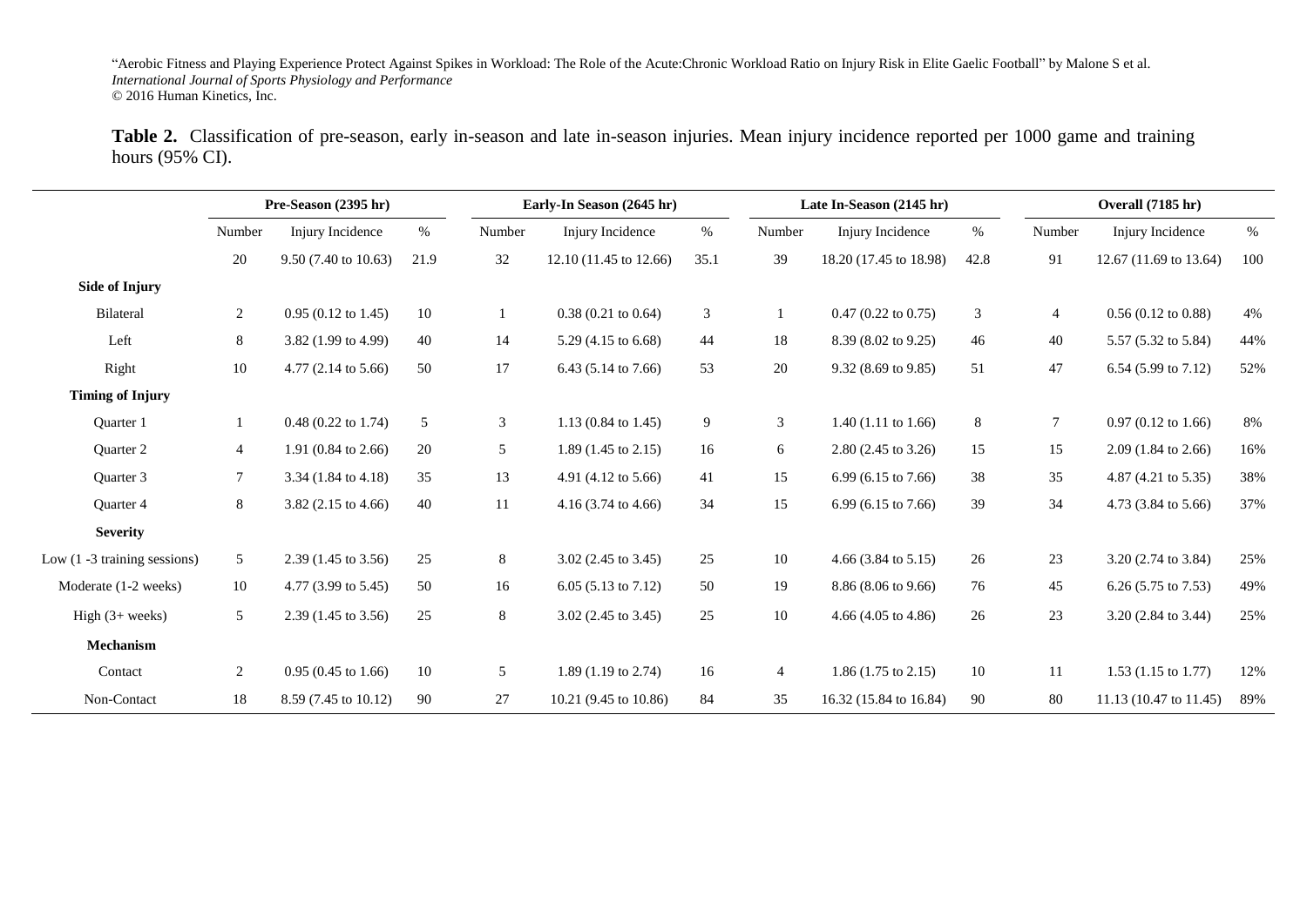**Table 3.** Seasonal phase risk factors for injury for 1-week, 2-week, 3-week, and 4-week cumulative training and game load in elite Gaelic footballers. Data presented as OR (95% CI).

|                   | <b>Training Load Component</b>            | Pre-Season (Nov -Jan)    | Early In-Season (Feb - June) | Late In-Season (July - Sept) |
|-------------------|-------------------------------------------|--------------------------|------------------------------|------------------------------|
| <b>Cumulative</b> |                                           |                          |                              |                              |
| Load (Sum)        |                                           | <b>OR EXP B (95% CI)</b> | <b>OR EXP B (95% CI)</b>     | <b>OR EXP B (95% CI)</b>     |
|                   | <b>RPE (AU)</b>                           |                          |                              |                              |
|                   | 1-Weekly                                  |                          |                              |                              |
|                   | $\leq$ 1200 AU (Reference)                | 1.00                     | 1.00                         | 1.00                         |
|                   | Between 1200 AU to $\leq$ 1500 AU         | $1.95(0.98 - 3.95)$      | $3.95(1.24 - 5.12)$          | $1.95(0.88 - 3.84)$          |
|                   | Between $\geq$ 1500 AU to $\leq$ 2700 AU  | $2.44(1.98 - 4.66)$      | $1.99(1.77 - 3.22)$          | $1.99(1.44 - 4.55)$          |
|                   | $\geq$ 2700 AU                            | $3.33(1.69 - 6.75)$      | $4.33(2.15 - 6.12)$          | $8.33(7.45 - 9.44)$          |
|                   | 2-Weekly                                  |                          |                              |                              |
|                   | $\leq$ 1950 AU (Reference)                | 1.00                     | 1.00                         | 1.00                         |
|                   | Between 1950 AU to $\leq$ 2950 AU         | $2.98(1.98 - 3.85)$      | $2.98(2.15 - 4.98)$          | $3.98(1.66 - 4.54)$          |
|                   | Between $\geq$ 2950 AU to $\leq$ 3950 AU  | $4.03(2.11 - 7.45)$      | $5.03(3.15 - 5.12)$          | $4.01(2.01 - 6.22)$          |
|                   | $\geq$ 3950 AU                            | $4.74(2.74 - 8.66)$      | $7.44(4.12 - 9.44)$          | $6.44(4.12 - 7.44)$          |
|                   | 3-Weekly                                  |                          |                              |                              |
|                   | $\leq$ 2750 AU (Reference)                | 1.00                     | 1.00                         | 1.00                         |
|                   | Between 2750 AU to $\leq$ 3750 AU         | $3.88(2.47 - 6.55)$      | $9.55(7.66 - 9.66)$          | $4.55(2.45 - 6.22)$          |
|                   | Between $\geq$ 3750 AU to $\leq$ 4750 AU  | $5.11(3.11 - 7.65)$      | $7.44(4.23 - 9.66)$          | $6.84(4.84 - 8.66)$          |
|                   | $\geq$ 4750 AU                            | $6.11(4.26 - 8.14)$      | $9.11(7.45 - 9.33)$          | $9.11(7.26 - 10.11)$         |
|                   | 4-Weekly                                  |                          |                              |                              |
|                   | $\leq$ 3550 AU (Reference)                | 1.00                     | 1.00                         | 1.00                         |
|                   | Between 3550 AU to $\leq$ 4550 AU         | $5.11(4.12 - 7.45)$      | $5.21(2.74 - 8.66)$          | $4.33(2.33 - 6.12)$          |
|                   | Between $\geq$ 4550 AU to $\leq$ 5550 AU  | $7.44(4.23 - 9.14)$      | $6.11(3.84 - 8.12)$          | $7.11(6.12 - 9.12)$          |
|                   | $\geq$ 5550 AU                            | $8.11(6.22 - 9.25)$      | $9.11(7.45 - 9.33)$          | $10.22(8.22 - 12.11)$        |
|                   | <b>Absolute Change from previous week</b> |                          |                              |                              |
|                   | $\leq$ 120 AU (Reference)                 | 1.00                     | 1.00                         | 1.00                         |
|                   | Between 120 AU to $\leq$ 250 AU           | $0.89(0.50 - 1.98)$      | $2.95(1.02 - 3.99)$          | $4.55(2.12 - 5.42)$          |
|                   | Between $\geq$ 250 AU to $\leq$ 550 AU    | $1.66(0.90 - 2.21)$      | $1.99(0.98 - 2.98)$          | $6.54(4.12 - 8.12)$          |
|                   | Between $\geq$ 550 AU to $\leq$ 1000 AU   | $2.44(2.01 - 4.25)$      | $3.54(1.33 - 6.15)$          | $7.00(5.84 - 0.9.25)$        |
|                   | $\geq 1000 \text{ AU}$                    | $2.58(1.09 - 4.52)$      | $5.33(2.74 - 8.66)$          | $7.42(6.41 - 9.96)$          |
|                   |                                           |                          |                              |                              |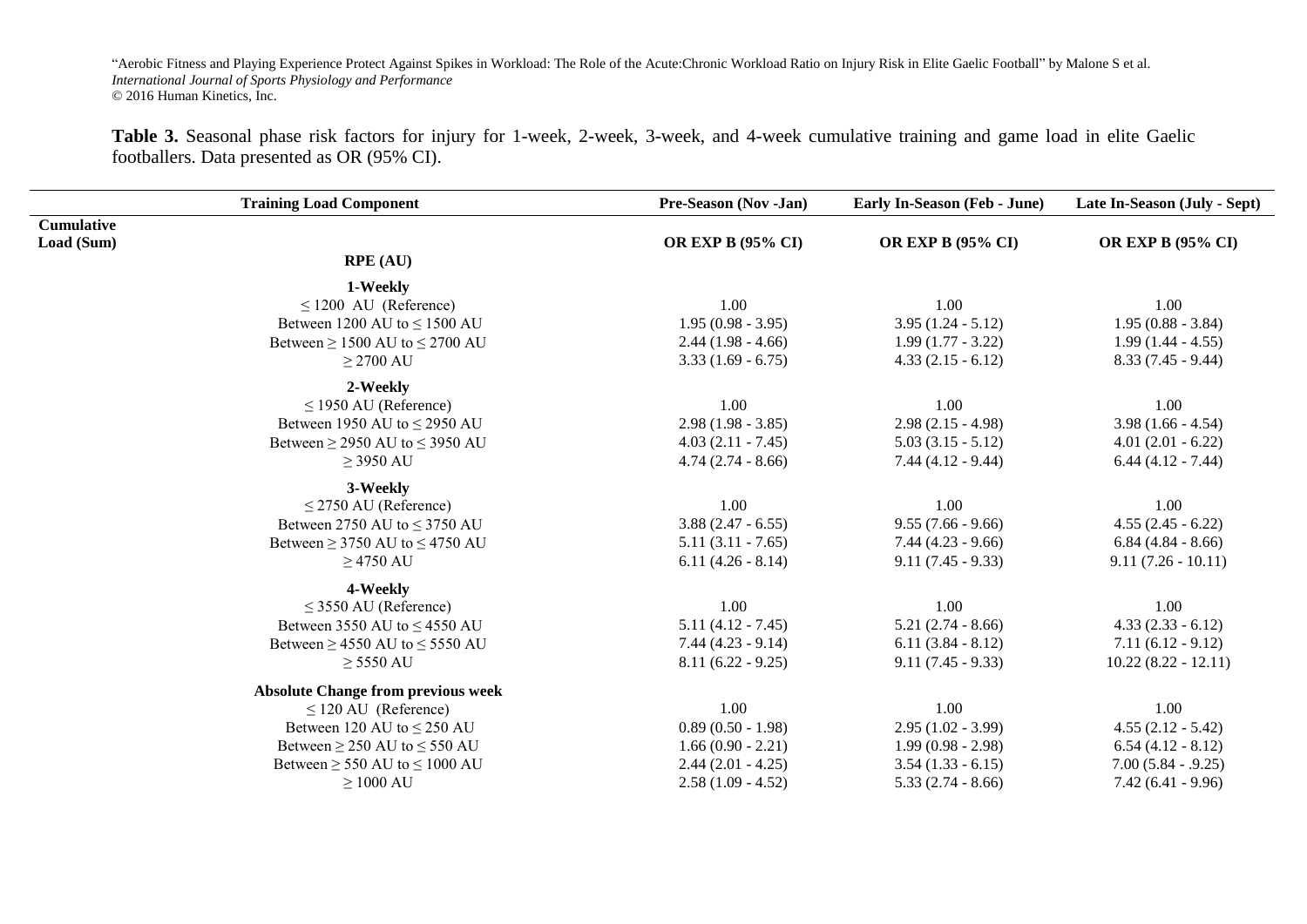**Table 4.** Seasonal phase risk factors for injury for acute:chronic workload ratio in elite Gaelic footballers. Data presented as OR (95% CI).

|                                 | <b>Training Load Component</b>       | <b>Pre-Season (Nov -Jan)</b> | Early In-Season (Feb - June) | Late In-Season (July - Sept) |
|---------------------------------|--------------------------------------|------------------------------|------------------------------|------------------------------|
| <b>Cumulative</b><br>Load (Sum) |                                      | <b>OR EXP B (95% CI)</b>     | <b>OR EXP B (95% CI)</b>     | <b>OR EXP B (95% CI)</b>     |
|                                 | <b>Acute: Chronic Workload Ratio</b> |                              |                              |                              |
|                                 | $\leq 1.00$ (Reference)              | 1.00                         | 1.00                         | 1.00                         |
|                                 | Between 1.00 to $\leq$ 1.35          | $1.95(0.98 - 3.95)$          | $1.95(0.98 - 3.95)$          | $2.95(0.98 - 3.95)$          |
|                                 | Between $\geq 1.35$ to $\leq 1.50$   | $0.88(0.28 - 4.66)$          | $0.88(0.28 - 4.66)$          | $3.25(1.69 - 7.51)$          |
|                                 | $\geq 2.00$                          | $3.33(1.69 - 6.75)$          | $4.33(1.69 - 6.75)$          | $5.33(1.69 - 6.75)$          |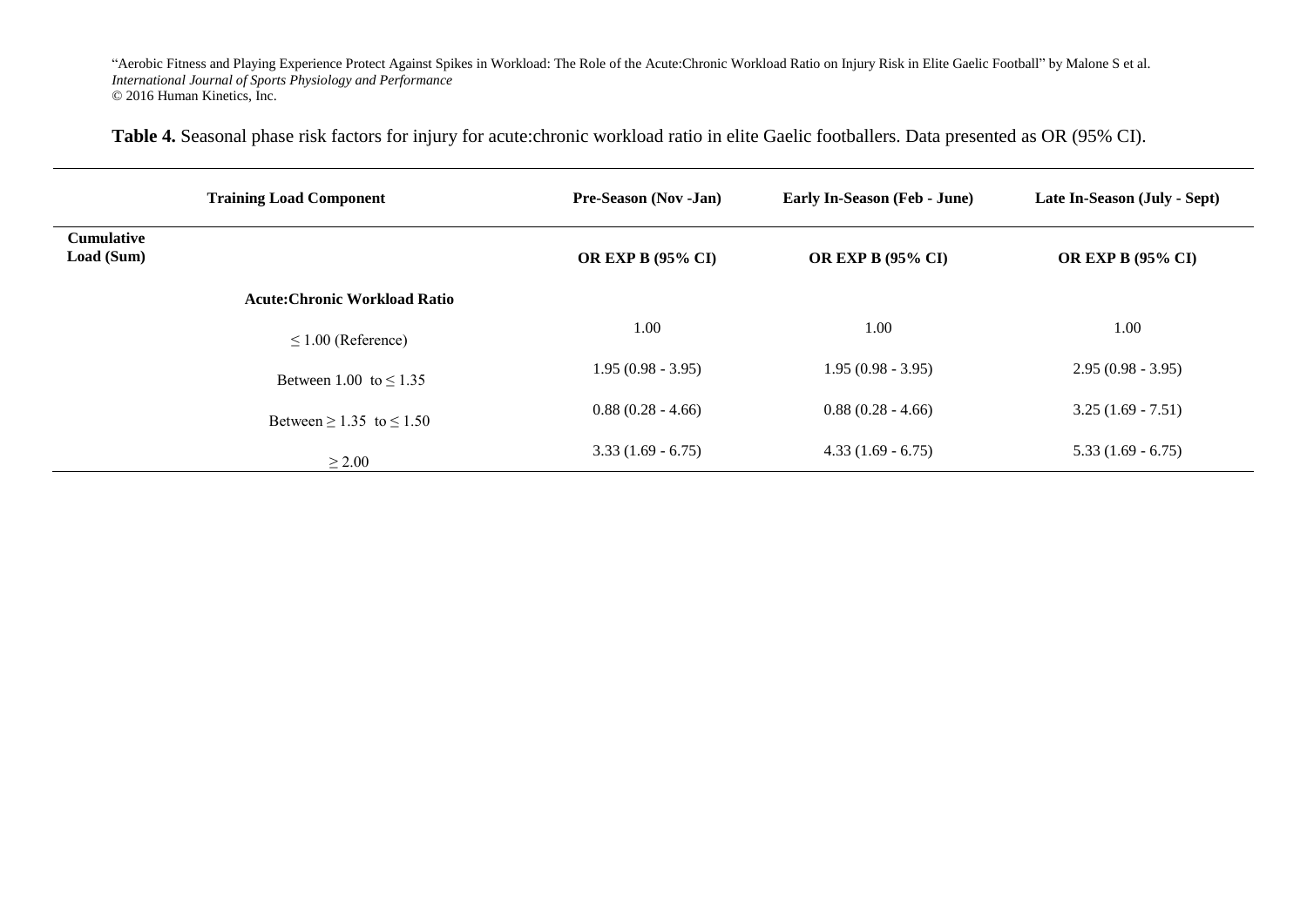**Table 5.** Elite Gaelic football experience levels as a risk factor for injury above certain training and game load values. Data presented as OR (95% CI) when compared to a reference group.

| <b>Load Calculation</b>       | In-Season |         |                         |         |
|-------------------------------|-----------|---------|-------------------------|---------|
|                               | <b>OR</b> |         | 95% Confidence Interval | p-Value |
|                               | Exp(B)    | Lower   | Upper                   |         |
| Cumulative load (sum)         |           |         |                         |         |
| 1-week                        |           |         |                         |         |
| $>1750$ AU                    |           |         |                         |         |
| 7+ years experience           | 1.00      |         |                         |         |
| 1 Year                        | 3.12      | 2.16    | 3.93                    | 0.035   |
| 2 to 3 years                  | 0.12      | $-0.25$ | 0.89                    | 0.236   |
| 4 to 6 years                  | 0.22      | 0.10    | 0.99                    | 0.336   |
| Absolute Change $(\pm)$       |           |         |                         |         |
| Previous to Current Week      |           |         |                         |         |
| >550AU to 1000 AU             |           |         |                         |         |
| 7+ years experience           | 1.00      |         |                         |         |
| 1 Year                        | 2.12      | 1.56    | 2.36                    | 0.021   |
| 2 to 3 years                  | 0.22      | 0.07    | 0.68                    | 0.009   |
| 4 to 6 years                  | 0.28      | 0.10    | 0.80                    | 0.020   |
| Acute: Chronic Workload Ratio |           |         |                         |         |
| >1.50                         |           |         |                         |         |
| 7+ years experience           | 1.00      |         |                         |         |
| 1 Year                        | 2.22      | 1.45    | 3.36                    | 0.009   |
| 2 to 3 years                  | 0.20      | 0.04    | 0.78                    | 0.045   |
| 4 to 6 years                  | 0.24      | 0.06    | 0.80                    | 0.033   |